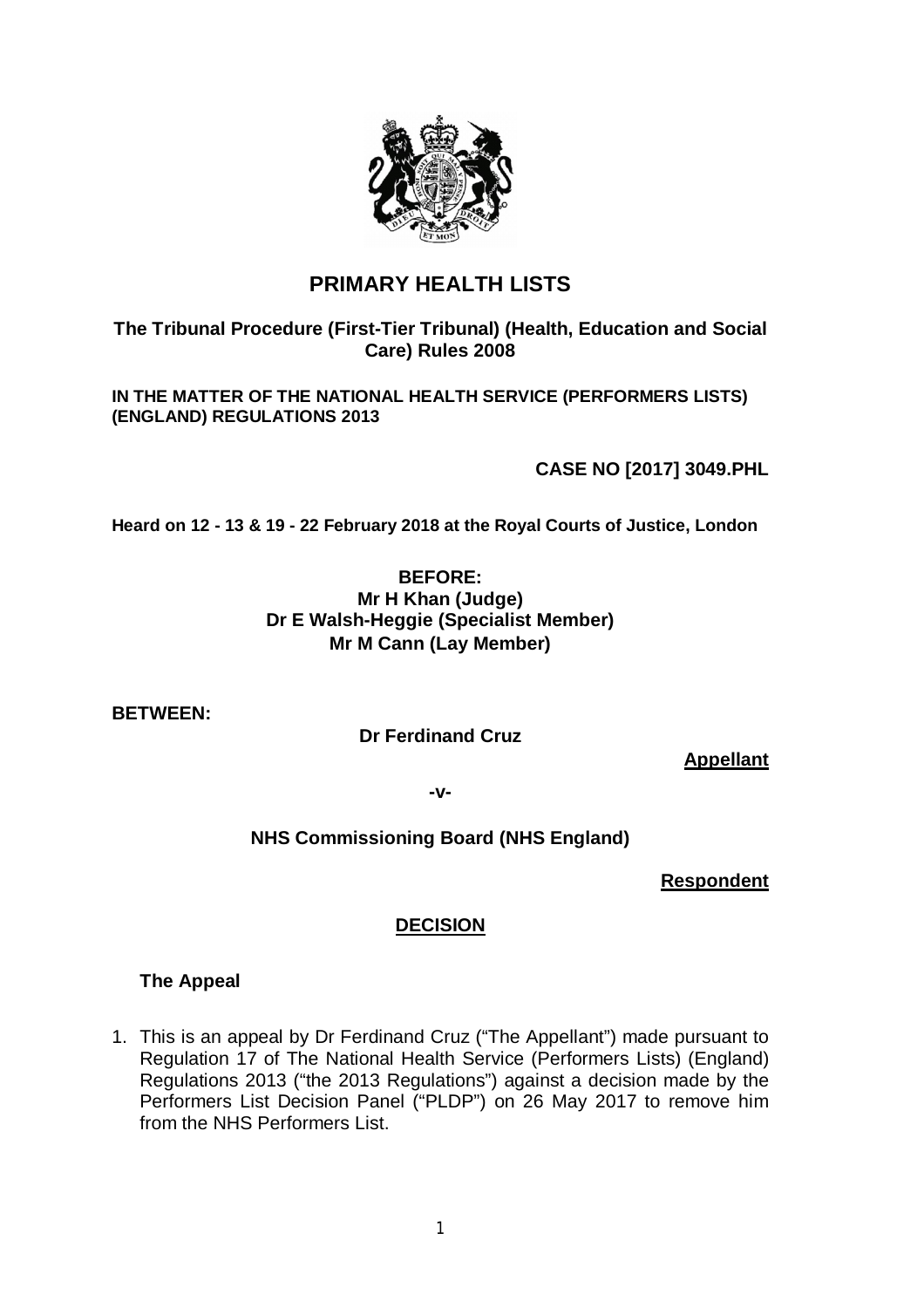# **Attendance**

- 2. The Appellant was represented by Mr Andrew Hockton (Counsel). The Appellant attended throughout the hearing and gave evidence. The Appellant called Professor Ian Wall as a witness.
- 3. The Respondent was represented by Mr George Thomas (Counsel). The Respondent called the following witnesses. We have referred to the witnesses (Patient A, Patient B and BF) as requested by the Respondent and not objected to by the Appellant. We have listed them in the order in which they gave their evidence; Patient B, BF (Patient B's father), Ms T Galloway, Dr S El Obaidi, Dr H Spiteri and Patient A.

# **The Hearing**

4. The hearing took place on 12-13 and on 19-22 February 2018. Following the hearing, the Tribunal directed that the parties file written submissions and the last of these was received on 2 March 2018. The panel reconvened on 19 March 2018.

# **Reporting Restriction**

5. On 9 August 2017, an order was made under Rule 14 of the Tribunal Procedure (First-Tier Tribunal) (Health, Education and Social Care Chamber) Rules 2008 ("2008 Rules") to prohibit the publication of the names of any person who have received care from the Appellant.

## **Late Evidence**

- 6. The Tribunal was asked to admit additional evidence by the Parties including notes from the Queens Hospital and an extract from Ilford Recorder dated 23 January 2015.
- 7. We admitted the late evidence as its admission was agreed between the parties and it was relevant to the issues in dispute.
- 8. In considering any late evidence, the Tribunal applied rule 15 and took into account the overriding objective as set out in rule 2 of the Tribunal Procedure (First Tier Tribunal) (Health Education and Social Care Chamber) Rules 2008.

# **Background**

- 9. The Appellant is a Registered Medical Practitioner. He qualified as a doctor in 1994.
- 10.From 13 October 2008 21 October 2013, he was employed as a salaried GP at the Doctor's House Surgery, 40 Cameron Road, Ilford IG3 8LF ("the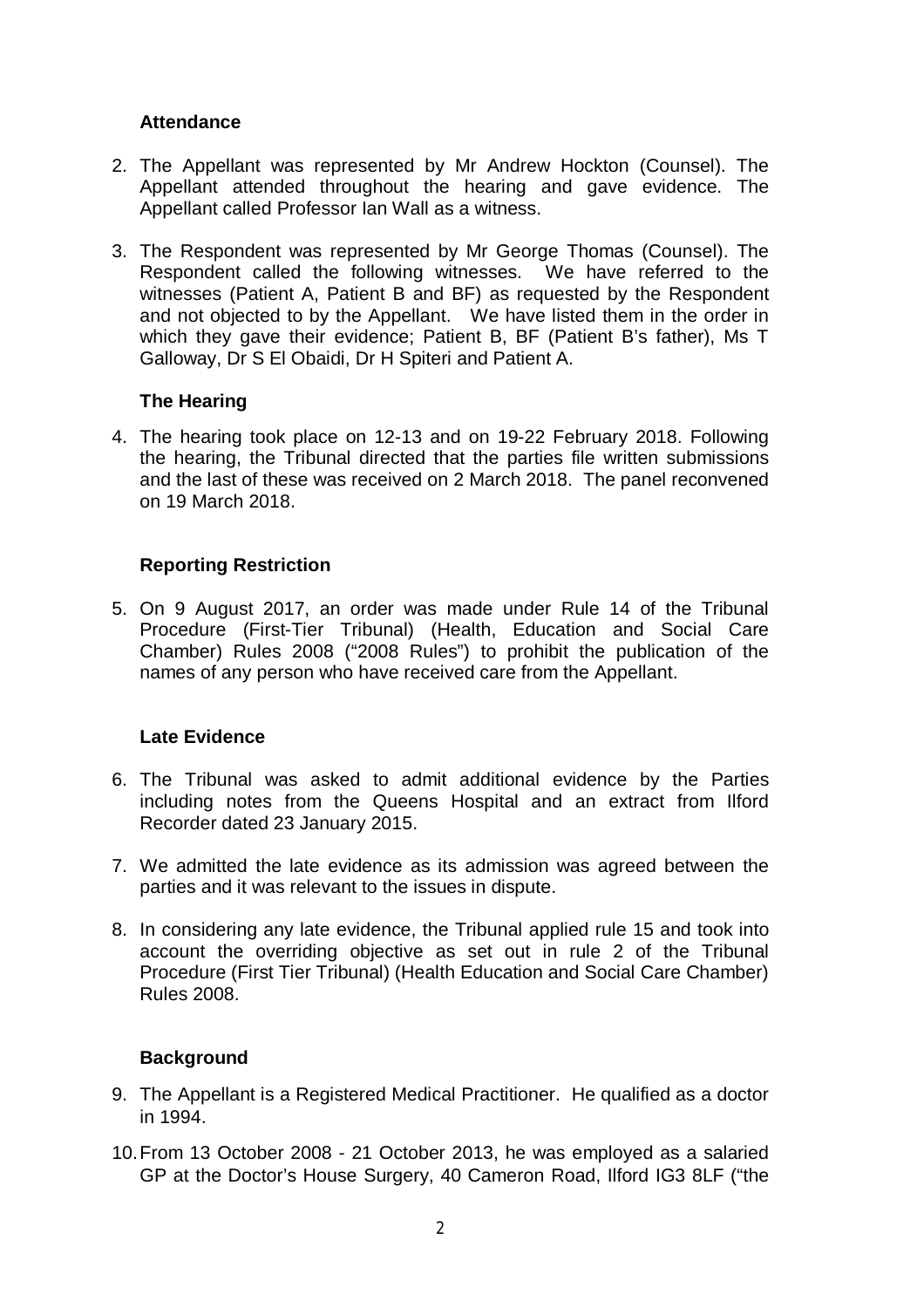Surgery"). In practical terms, he stopped working at the Surgery after his arrest on 15 July 2013.

- 11.The Surgery has a list size of approximately 9000 patients and holds a General Medical Services contract with NHS England. There are 16 members of staff employed at the Practice. This consists of six doctors, two of whom are partners (Dr S El Obaidi & Dr H P Spiteri) and two trainee doctors. It employs five administration staff, five receptionists and one nurse.
- 12.In around July 2013, the Respondent received concerns in respect of the Appellant's treatment of a patient referred to in these proceedings as Patient A. As a result of those concerns, previous concerns identified in relation to another patient, and his arrest on 15 July 2013, the Respondent convened a PLDP panel on 31 July 2013 in order to consider his immediate suspension from the National Medical Performers List ("NMPL"). The PLDP determined that the Appellant should be suspended immediately and he has remained suspended since.
- 13.On 8 October 2013 the Appellant was charged with three accounts of sexual assault on a male patient over the age of 16 years contrary to the Sexual Offences Act 2003 in relation to Patient A.
- 14.The General Medical Council ("the GMC") imposed interim conditions upon the Appellant's registration on 23 October 2013 (extended to 2 April 2017). The conditions included a restriction against undertaking intimate examinations with male patients without a trained chaperone present.
- 15.The Appellant's first criminal trial took place in June 2014. The jury was unable to reach a verdict and a retrial was ordered. His second trial took place in January 2015 and resulted in his acquittal.
- 16.On 18 May 2015, the Respondent was notified by the police that they had arrested the Appellant following allegations of a sexual assault by a further complainant, also a patient of his, Patient B, who at the time of the assault was a minor. The Police progressed the investigations as a child abuse and sexual offence case. The third criminal trial took place in November 2016 and resulted in the Appellant's acquittal.
- 17.The GMC notified the Appellant on 8 March 2016 ( in relation to Patient A) and 17 January 2018 (in relation to Patient B) that it had considered the information and decided to conclude its cases with no further action. There is no involvement at present from the GMC.

## **The Agreed Issues for the Tribunal**

18.The allegations against the Appellant in these proceedings relate to allegations made by two male patients (Patient B & Patient A) that the Appellant touched them in an inappropriate and sexual manner during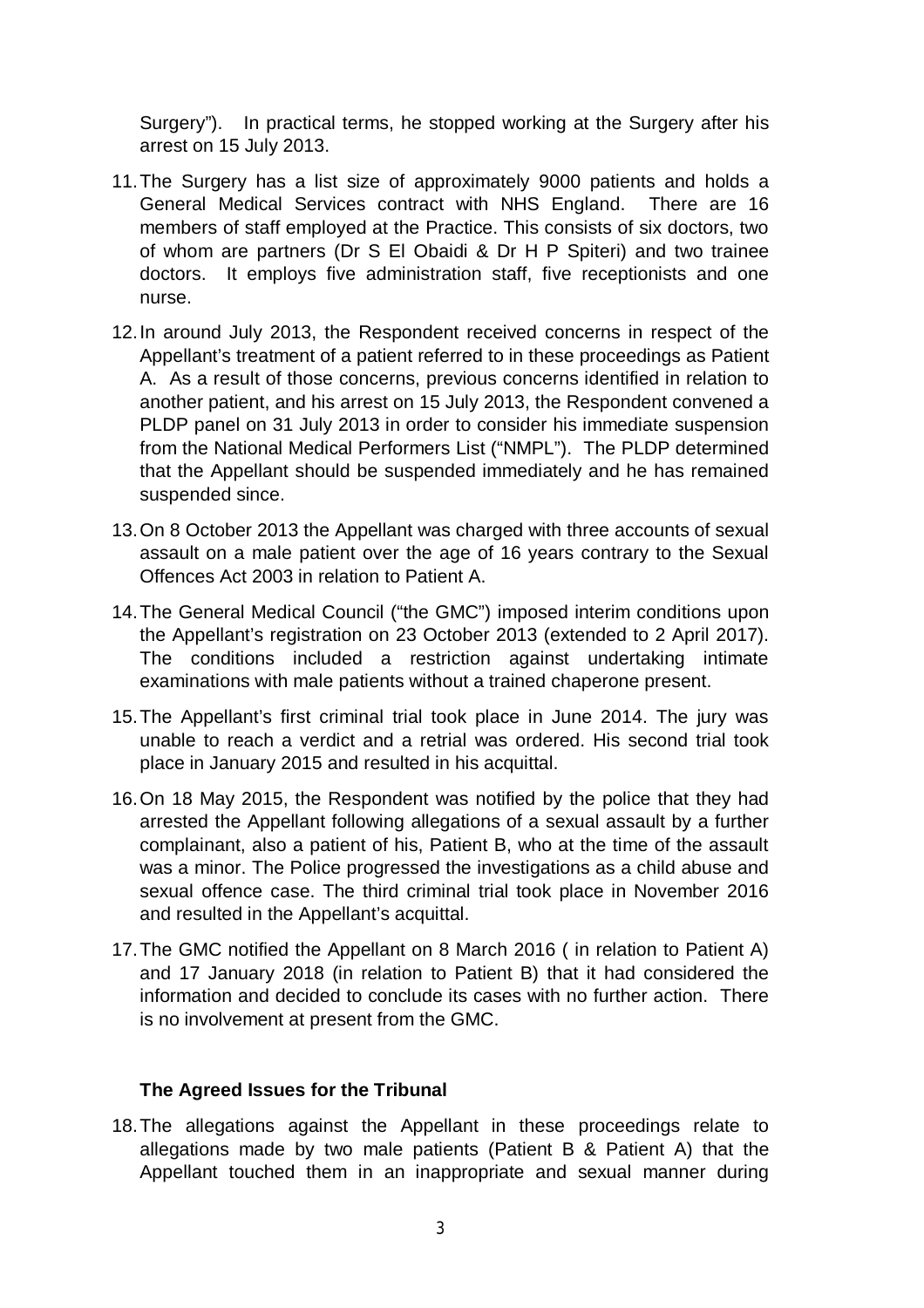consultations at the Surgery. During these consultations, it was alleged that he masturbated them or assisted/encouraged them to masturbate.

- 19.The issues for the Tribunal were agreed between the parties and set out in the agreed Scott Schedule. The issue for Tribunal was whether the Appellant acted as alleged by his former patients.
- 20.The agreed Scott Schedule set out the questions to determine as;
	- 20.1. During a consultation with Patient B on  $27<sup>th</sup>$  May 2010 did the Appellant:
		- a) Tell Patient B that his penis needed to be erect in order for him to examine it?
		- b) Tell Patient B that his penis needed to be erect in order to take a sample of fluid from his prostate?
		- c) Encourage Patient B to masturbate?
		- d) Allow Patient B to masturbate?
		- e) Masturbate Patient B?
		- 20.1.1. During consultations with Patient A in 2011 did the Appellant :
			- a) Tell Patient A that he needed to see him masturbate?
			- b) Tell Patient A to masturbate in front of him?
			- c) Allow Patient A to masturbate?
			- d) Masturbate Patient A?
			- e) Touch Patient A testicles?
			- f) Touch Patient A between his testicles and his anus?
		- 20.1.2. In relation to any questions above to which the answer may be 'yes', were the actions of Appellant clinically appropriate or were they inappropriate?
		- 20.1.3. On the basis of the factual findings above, was the Appellant a suitable person to remain on the performer's list?
- 21.There was no dispute between the parties' that if the Appellant acted as alleged, his behaviour was highly inappropriate and there was no clinical basis for acting as he did. It was effectively conceded that the grounds for removal would be met. It was also agreed that, if, on the other hand, he did not act as alleged, there was no other basis on which is removal is alleged to be necessary.

## **The PLDP Decision**

22.In pursuance of its duty to patients, the Respondent separately took formal action against the Appellant under the 2013 Regulations. At the PLDP hearing, the Respondent did not seek his removal on any other grounds (such as efficiency). The written accounts of the patients, including some,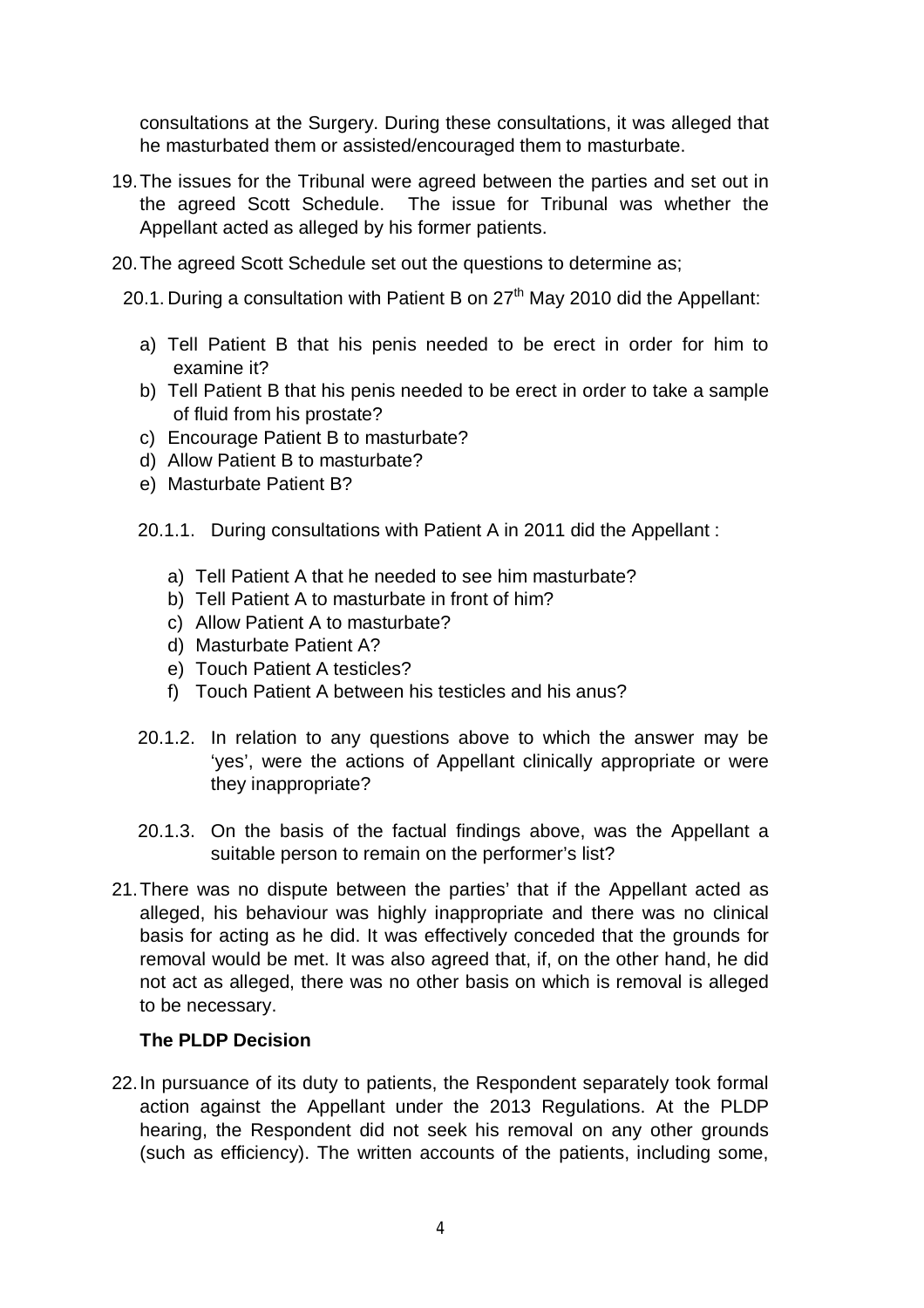but not all the transcripts of evidence at the previous criminal trial were considered. None of the former patients attended to give evidence.

23.The decision was made following an oral hearing before the PLDP which took place on 15, 16, 17, and 19 May 2017. Following the oral hearing, the panel decided to remove the Appellant from the NHS Performers List on the grounds of suitability. The decision was communicated to the Appellant by way of a letter dated 26 May 2017. This is the Appellant's appeal against the removal decision.

# **The Appellant's position in respect of the allegations**

24.The Appellant denies the allegations made in their entirety and he disputes the accounts made by the complainants to various organisations including the police.

# **The Regulatory Framework**

- 25.In order to work as a General Practitioner within the NHS England a Medical Practitioner must be on the "Medical Performers List" maintained by NHS England. The 2013 Regulations govern the eligibility to apply, application by medical performers for inclusion on the list and the removal of the medical performers from the list.
- 26.This is an "unsuitability case". The Respondent does not seek removal conditions on any other ground.
- 27.Regulation 14 of the 2013 Regulations provides:

## **14 Removal from a Performers List**

… (3) The Board may remove a Practitioner from a performers list where any one of the following is satisfied—

… (d)the Practitioner is unsuitable to be included in that performers list ("an unsuitability case").

- 28.Regulation 15 sets out a number of matters that are to be considered when deciding whether the criteria for removal are met. The matters include regulation 15 (2) (a), the nature of any event which gives rise as to the suitability of the Practitioner to be included in the performers list and 15(2) (d), the relevance of the event to the Practitioner's performance of the services which those included in the relevant performers list perform, and, any likely risk to any patients or to public finances.
- 29.The appeal is governed by Regulation 17 of the 2013 Regulations and procedurally by the Tribunal Procedure (First-Tier Tribunal) (Health, Education and Social Care) Rules 2008 ("the 2008 Rules"). Regulation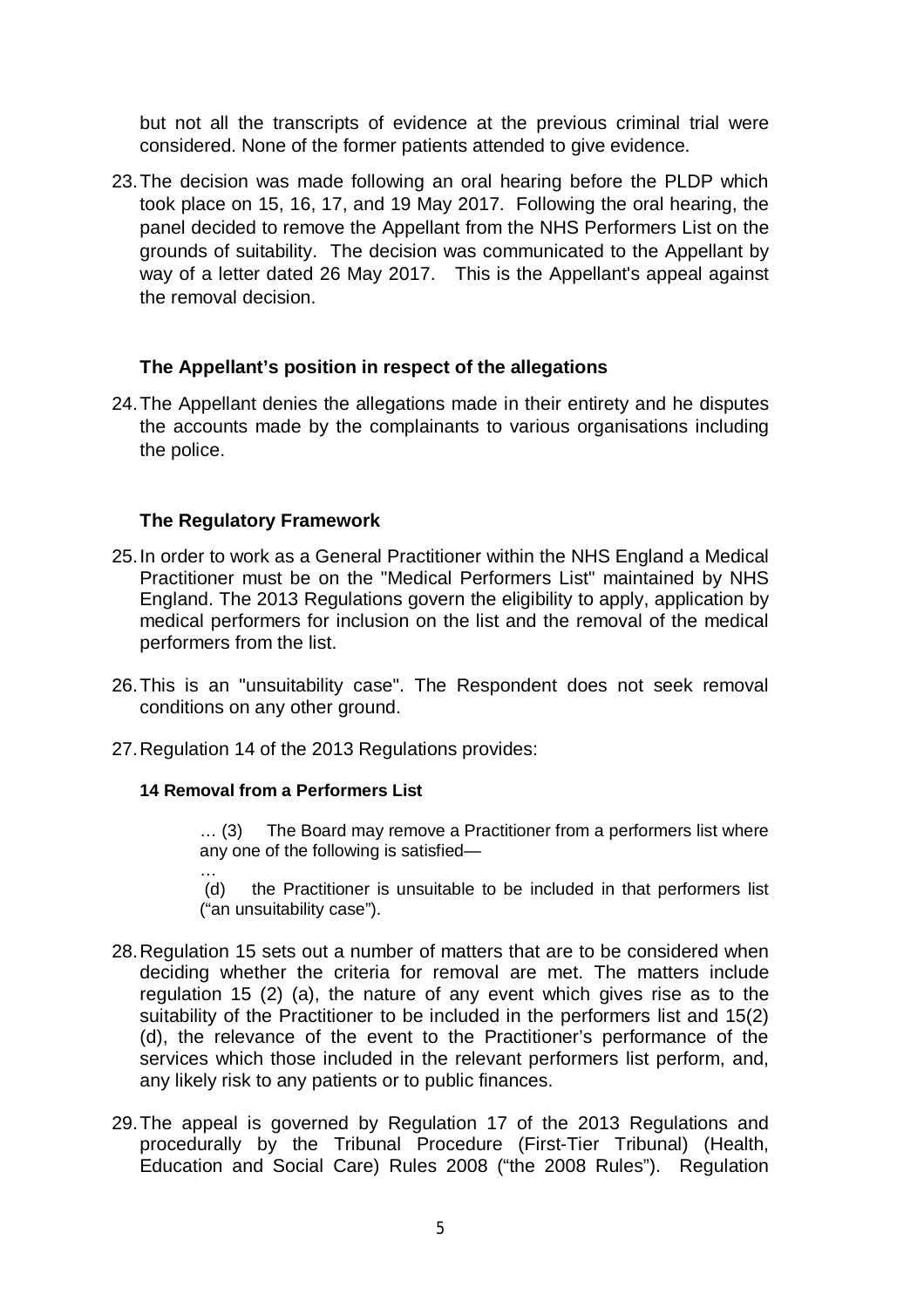17(4) provides that on appeal the First-tier Tribunal may make any decision which the Board could have made. It is common ground that the First-tier Tribunal is not required to review the decision and reasons of the PLDP. It is required to make a fresh decision in light of all the information before it, which includes new information not available to the PLDP.

30.The burden of proof lies on the Respondent and the standard of proof is the balance of probabilities.

## **Evidence**

31. The Tribunal had in evidence before it 3 lever arch files of documentary evidence, which it had read in advance of the hearing, and which was enlarged upon in oral evidence. The parties also made oral and written submissions to the Tribunal.

## Patient B

- 32.Patient B confirmed that he had made three statements. He had provided two statements in criminal proceedings and a statement for the purpose of these proceedings. He confirmed that in his initial statement dated 13 March 2015, he identified January 2012 as the date on which the alleged incident took place.
- 33.His second statement dated 24 June 2016 was made after he was shown the medical notes by the police although he now stated that he was only looking for the last date that he had visited the Appellant. He confirmed that in the second statement, he identified 9 February 2012 as the date on which the incident took place.
- 34.His most recent statement, made in December 2017 but signed on 12 February 2018 (at the hearing), confirmed that he had read the medical notes before identifying 27 May 2010 as the date on which the incident took place.
- 35.Patient B acknowledged that his memory was poor. However, he wanted to make it clear that at the time he made the statements, he thought that the dates he identified were the correct ones. He acknowledged that a lot of years had passed since the incident.
- 36.Patient B acknowledged that in his first statement to the police made on 13 March 2015, he referred to a urinary tract infection and that there was no mention of penile discharge. He confirmed that his parents normally took him to the doctors' appointments until he was aged around 16. This was normally his dad. His dad would normally remain in the room for the discussion but would leave if any intimate examination was required. Patient B could not recall the consultation on 20 May 2010 in great detail. However, he was clear that his father attended.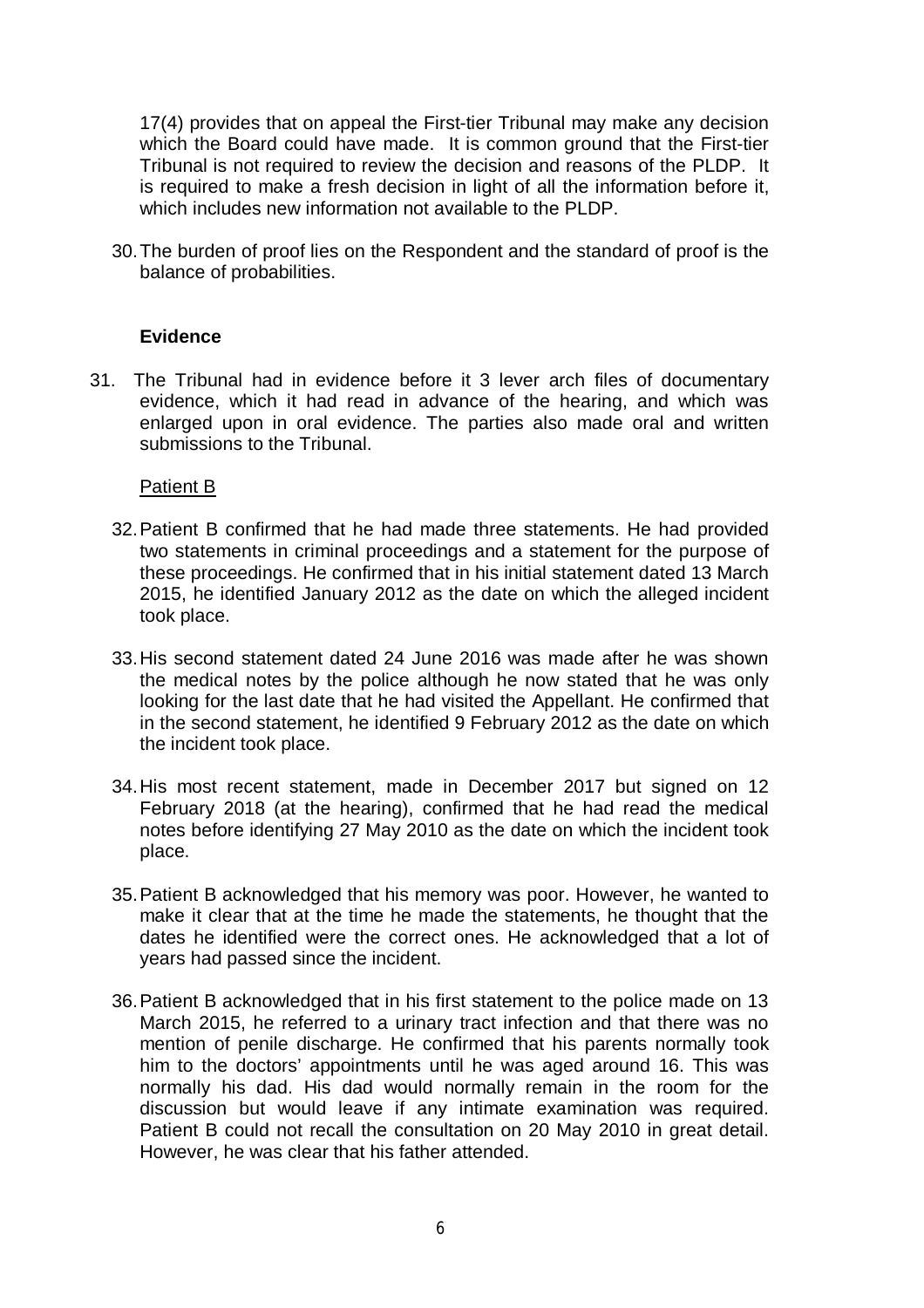- 37.Patient B was now confident that the incident took place on 27 May 2010. He had looked through the medical records in a more careful manner and this appeared to be the consultation that fitted in with his recollection. He recalled that he was accompanied by his dad. However, he acknowledged that the medical notes did not refer to his dad leaving the consultation but he was sure that his dad left the consultation after the initial discussion.
- 38.Patient B then went on to describe the incident on 27 May 2010. He linked this to some significant events in his life. This included the fact that his sister been in a car crash in December 2010 when her fiancé had died. Patient B confirmed that the reason he went to see the doctor on 27 May 2010 was due to a recurring urinary tract infection. He had suffered with Urinary Tract Infections (UTI). The symptoms of which were blood in his urine. He confirmed that there was no blood in his semen at the time.
- 39.Patient B described the incident. He attended the room upstairs at the Surgery. The appointment was with the Appellant. He described his problems to the Appellant including reporting penile discharge. Patient B recalled that the Appellant may have drawn a diagram about what the potential problem could be. He remembers describing to the Appellant that he was getting yellow discharge from his penis when it was erect.
- 40.The Appellant explained to Patient B that he would have to examine his penis. After the discussion, his dad left the consultation room before the physical examination. His dad waited outside. He could not remember if the doctor asked him to leave or whether his father left of his own accord. Patient B himself recalled that he personally was more comfortable if his dad was not there for the physical examination.
- 41.Patient B did not think that the Appellant expressly said that his penis needed to be erect in order for him to examine it. Patient B claimed that he couldn't remember. He assumed or inferred that that was the case as he described the problem (penile discharge) had been present when he was erect. He stated that he did not think the Appellant said that his penis needed to be erect in order to take a sample of fluid from his prostate.
- 42.Patient B then stated that he laid down on the examination couch. The Appellant pulled the curtain across. Patient B pulled his trousers down and put his hands on his penis and started to masturbate. However, he found it strange. He could not get his penis erect. He tried for about 2 or 3 minutes without any success.
- 43.The Appellant then joined him and said something to him but he could not remember what. Patient B then explained to the Appellant that he could not get an erection. The Appellant then put his hands around the shaft of Patient B's penis and started to move up and down towards the head of the penis. This went on for about five minutes. Patient B couldn't get erect. The Appellant then told him it didn't matter and that he could get the sample another way.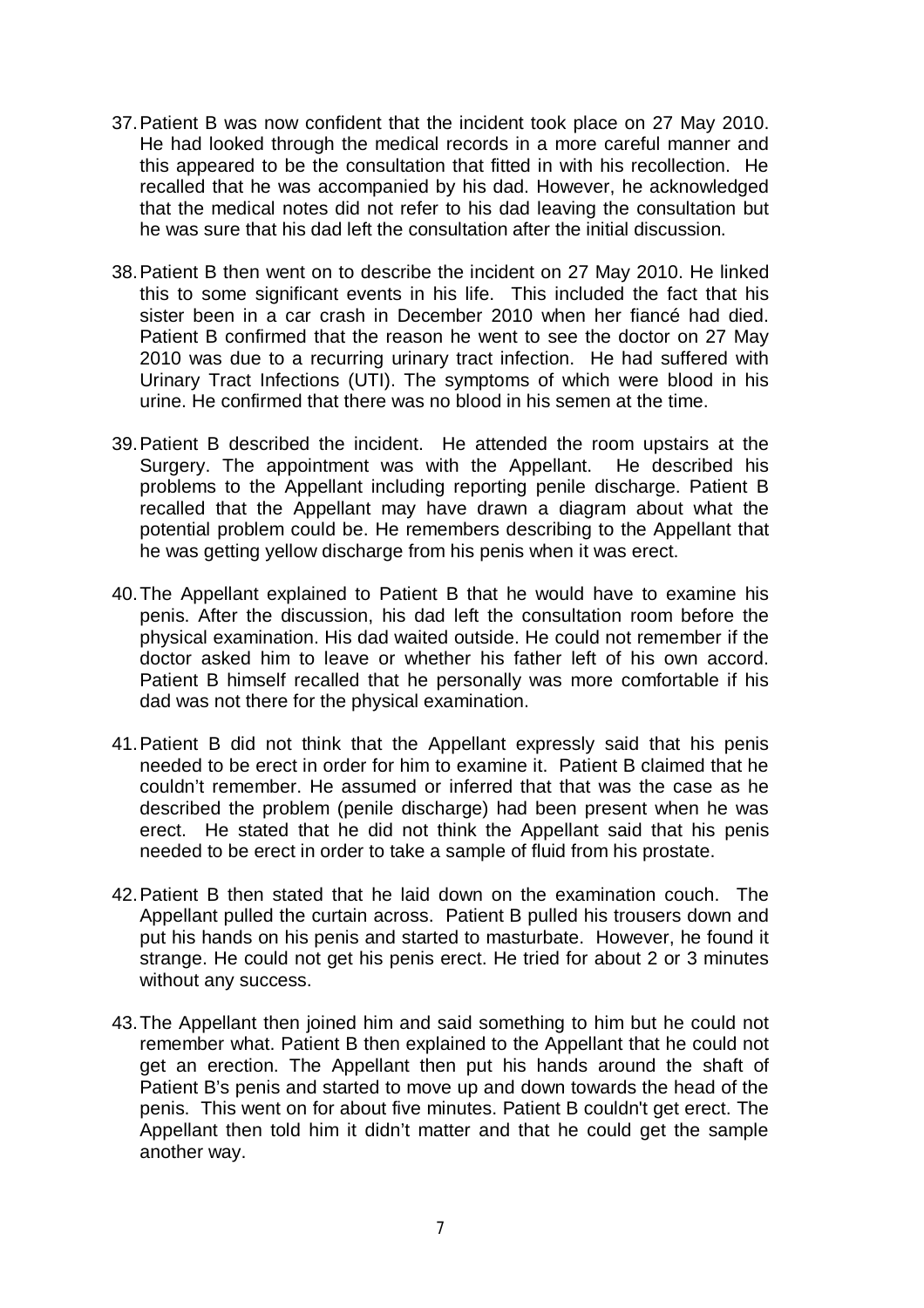- 44.The Appellant produced a medical implement. Patient B did not know what this was called but everyone he knew called it the "*umbrella*". He confirmed that the term *"umbrella"* was a term he picked up at school. He couldn't remember in what context it was mentioned. However, he now acknowledged that an umbrella was a four inch stick with a cotton swab at the top. This was then inserted into his penis and a swab was taken. That was the end of the examination. Patient B recalls being prescribed some sort of antibiotics. He then left and went home with his dad. The appointment with the doctor lasted around 20 to 25 minutes.
- 45.He accepted that since the incident, he had been to see the Appellant on a number of occasions. From the medical records, Patient B confirmed that he had been to see the Appellant on 20 May 2010, 27th May 2010, 8 June 2010,  $30<sup>th</sup>$  June 2010 and 13 July 2010. However, the Appellant had not done anything or said anything inappropriate either before or after the 27 May 2010. Since the incident on 27 May 2010, Patient B had never thought about what had happened and it had never crossed his mind. He had gone to see the Appellant after the 27 May 2010 and had his genitalia examined by the Appellant and did not think anything of it.
- 46.The matter had only come to light when his father sent him a WhatsApp message on 31 January 2015. He was on an overseas posting in America with the Army at the time. His dad had asked him "*did anything weird go on when you went to see Dr Cruz*". It got him thinking. He thought that his father would not ask such questions if it wasn't serious. He had replied yes. That was the very first time that he had reflected that something untoward may have happened to him. He remembered that the fact that he felt he had to be erect during the exam was because that is what he thought he had to do. He recalled that the Appellant also explained that there were sensitive areas such as under the testicles between the back of the testicles and the rectum.
- 47.Patient B confirmed that the Appellant did not tell him that his penis needed to be erect in order for him to examine it. Patient B had assumed that this was the case. He had done so on the basis that he had told the Appellant that his problems occurred when he was erect and therefore he had thought that that is what the Appellant was asking him to do. He also stated that the Appellant did not tell him that his penis needed to be erect in order to take a sample of fluid from his prostate.

BF

48.BF confirmed that he was Patient B's father. Patient B had told him that he was worried about seeing blood in his semen. He told him to see a doctor. He did not remember the details very well as it happened a while ago. He accepted that there was a confusion regarding the dates in the criminal trials. However, BF was sure that he only went on one occasion with Patient B to see the Appellant although there was mention of him at a number of consultations. This was on 27 May 2010. On that occasion, he recalled the Appellant asking Patient B if he would feel more comfortable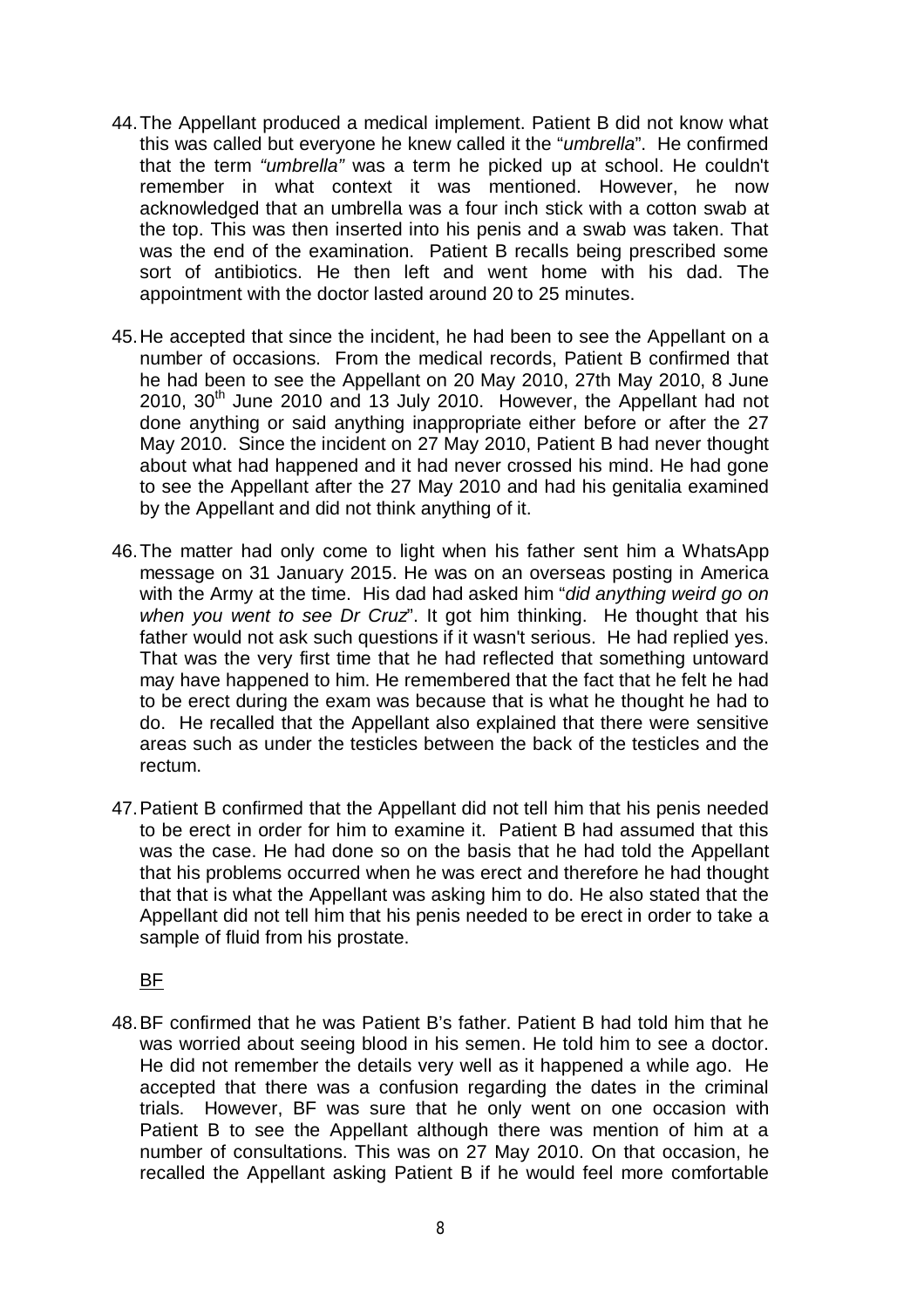talking about his problems if BF was not in the room. BF then went back downstairs and waited for him. He recalled the wait being around 20 minutes. After the consultation, he asked Patient B whether the doctor had taken a sample. Patient B told him that despite trying a couple of times he couldn't do it. Patient B hadn't elaborated on what he meant by this.

- 49.BF had been contacted by members of his family to ask if they had seen media articles regarding the Appellant. He looked at the Ilford Recorder and this carried a photograph of the Appellant. However, he wasn't sure whether this was Patient B's former doctor as he didn't recognise him. Patient B was in America at this time on an army posting. He sent a message over WhatsApp asking Patient B "*did anything dodgy happened to you when you went to see Dr Cruz at the Doctor's House Surgery"* followed by a message later saying *"did anything weird go on when you saw Dr Cruz"*. Patient B told him that he had concerns about the consultation and wished to pursue them. He accepted that he had made reference to seeing a solicitor rather than the police initially but this was to get advice regarding the process. He denied that he and Patient B had colluded in relation to the evidence.
- 50.BF had used the term *"umbrella"* to describe the four inch stick with a cotton swab at the top used to take a sample. The *"umbrella"* was a term that he had heard at school many years ago but he could not remember in what context.

## Dr S El Obaidi

51.Dr El Obaidi worked at the Surgery. She confirmed that she had made the entry in Patient A's medical records on the 25 May 2010. The entry referred to Patient A not trusting Dr El Obaidi's opinion and her explaining to him not to book with her again. However, Dr El Obaidi could not be sure why she had asked him not to book with her again. She thought that this may have been written that way due to her having a bad day or may have actually happened. She could not be sure.

## Dr H Spiteri

52.Dr Spiteri's evidence focused on the Chaperone Policy at the Surgery. He confirmed that the policy had been reviewed in 2012 by the Medical Director. At the time of the alleged incidents, there was a chaperone available who was the full-time nurse. However, the nurse wasn't a dedicated chaperone and this had to be fitted in around her daily work. The doctors could each ask another doctor to act as a chaperone but this would depend if they were available and in practical terms would take them away from the patients. Dr Spiteri accepted that there were not many staff who would be able to act as a chaperone at the time. He confirmed that all staff were made aware of the Chaperone Policy and it was included in the Locum Induction pack. However, Dr Spiteri acknowledged that the practice of recording whether or not a chaperone was offered varied across the Surgery. The practice of recording whether or not a patient was offered a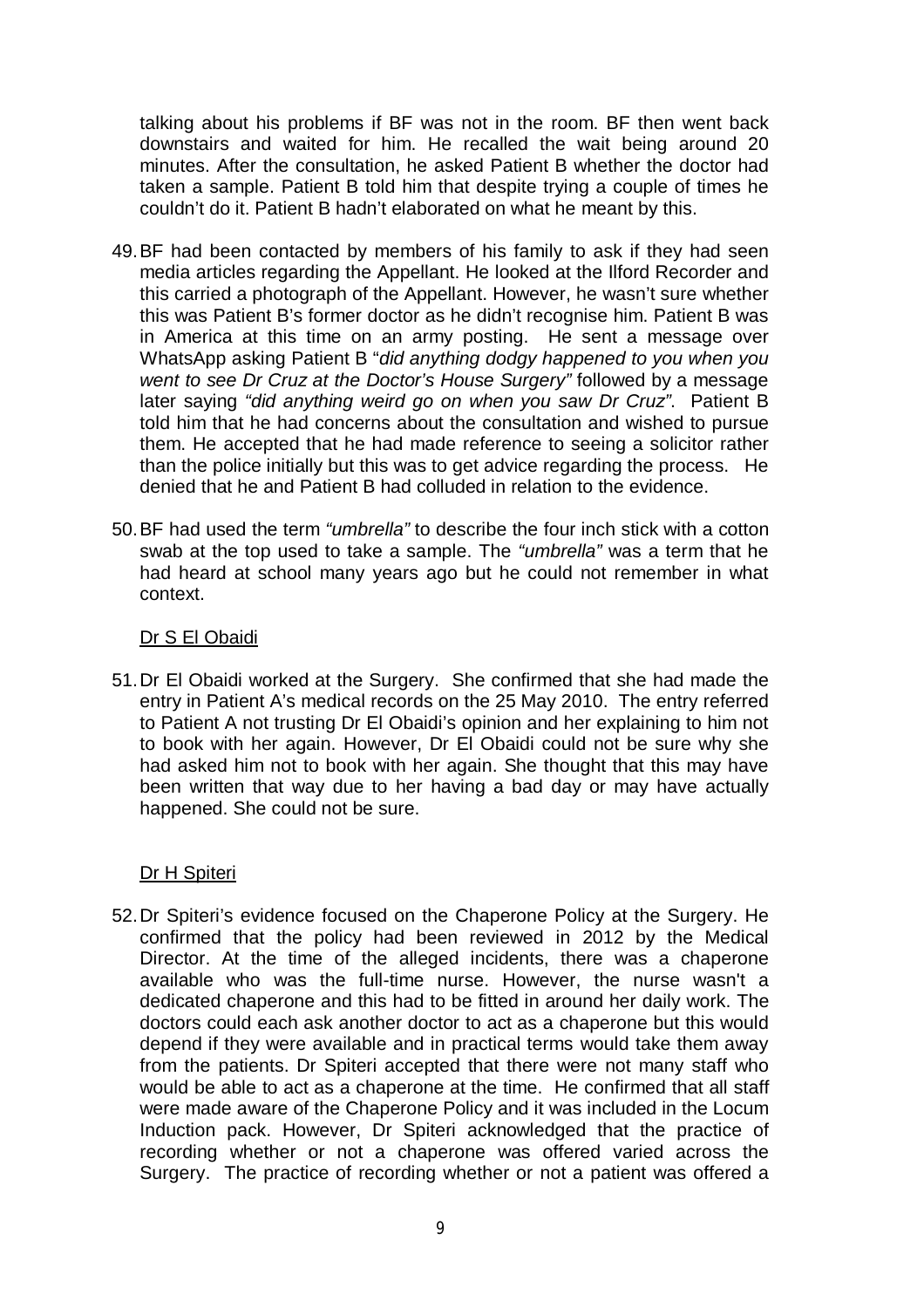chaperone and declined also varied. Some doctors did it whilst others did not. Dr Spiteri confirmed that an audit had not been done so see if the Chaperone Policy was being complied with but this was something that the Surgery could consider in the future.

53.Dr Spiteri described the EMIS booking system. When a patient arrived, he would be marked with an *"A"* denoting arrival. When the doctor brought up the record on the screen, he would mark it with an *"S"* denoting seen. This would mean that the patient would be then seen and the receptionist would send the patient up. Dr Spiteri confirmed that an entry on the computer system regarding the length of the consultation did not mean that this was how long the patient spent with the doctor. The entry referred to when the doctor filed his notes. This could be done immediately as soon as the patient had left, or it could also be filed much later, for example, after the doctor had seen another patient or even after a lunch break. Each doctor could also open two records at one time.

## Ms T Galloway

- 54.Ms Galloway confirmed that she first became involved in the Appellant's case on 27 June 2013. The Nursing Director of NHS England (London Region) had been contacted regarding concerns about the Appellant's management of Patient A. She had met with Patient A.
- 55.On 15 July 2013, Ms Galloway attended the Appellant's former Practice. This was on the day he was arrested by the Police and taken for questioning. The Appellant signed a voluntary undertaking provided by Ms Galloway not to practice as an NHS GP for a period of two weeks.
- 56.She confirmed that as at the date of the hearing, the GMC were no longer involved with any matters concerning the Appellant. There were no conditions imposed. They had closed the cases in respect of both Patient B and Patient A. This was due to the non co-operation from the two witnesses.
- 57.Ms Galloway confirmed that in August 2014, the first-tier Tribunal made a consent order extending the Appellant's suspension and this had been extended since. Since June 2013, Ms Galloway had been assisting with preparing the Respondent's case to oppose the appeal. This included contacting each of the witnesses in this appeal.

## Patient A

58.Patient A confirmed he had made two statements in relation to the Appellant. The first statement dated 11 July 2013 was made in the criminal proceedings. The second statement dated 15 December 2017 was made for the purposes of these proceedings. His statement in these proceedings was made after he had had the opportunity of reading and considering an extract from his GP records.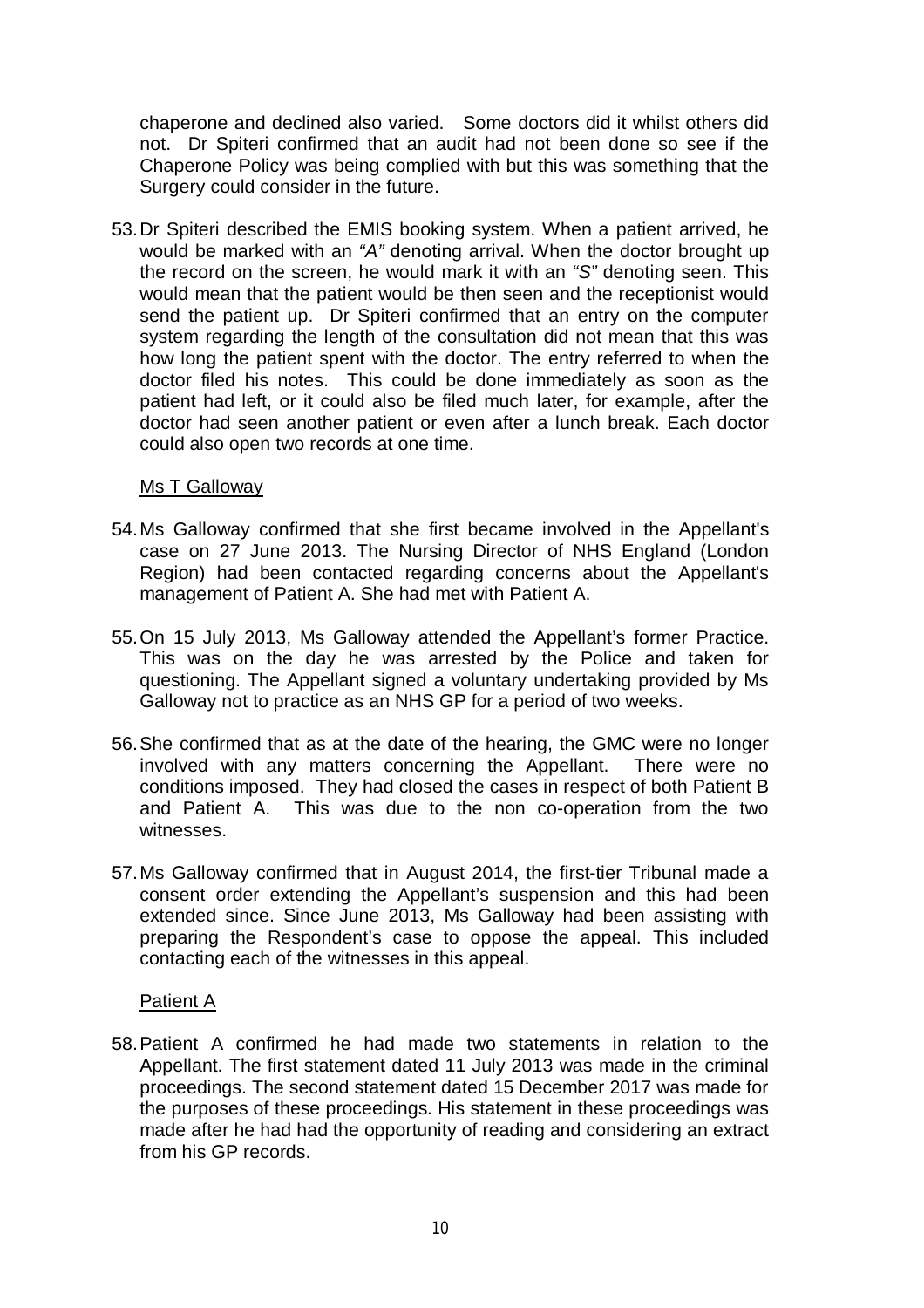- 59.Patient A confirmed that his general ability in retaining dates was poor. This was due in part to the overwhelming embarrassment and humiliation arising from these incidents. However, he was clear in his mind as to what happened at three separate consultations with the Appellant.
- 60.Patient A described his background. He came from a conservative Muslim family. He had attended a number of boarding schools (including one in Bangladesh) and confirmed that at no time during his education did he receive formal sex education or indeed any scientific-based biological studies.
- 61.Patient A disclosed that one of the pivotal points in his life was his pilgrimage to Saudi Arabia during March/April 2012. He used that as a point of reference for events which occurred before he went. He accepted that he could not recall the precise date upon which the appointments took place. He was sure they occurred before he went to Saudi Arabia. He relied on the medical records to the extent that they actually recorded his attendance.
- 62.Patient A described three occasions when he visited the Appellant in 2011. However, he made it clear that he could not remember the dates but he could remember what happened. Patient A explained that it was sometime around late 2011 and early 2012 that he discovered that he had a rash on the tip of his penis. He was clear that this was before March 2012.
- 63. At the time, he was having a sexual relationship with his girlfriend and was also having problems relating to premature ejaculation and maintaining an erection. He decided to book an appointment with his GP to have the rash looked at. His appointment was with the Appellant. On the first appointment the Appellant examined the rash on his penis and gave him some cream for it and booked another appointment one or two weeks later.
- 64.Patient A attended for the second appointment, Patient A explained that the Appellant examined him once again and found that the rash was beginning to clear up. It was at this appointment that he felt the courage to speak to the Appellant about the problems he was having maintaining an erection and his problems with premature ejaculation. He set out that he felt confident to talk about this issue due to him seeing a poster on the wall at the surgery about erectile dysfunction.
- 65.Patient A set out that the Appellant asked him personal questions including whether he drank, smoked, was in a relationship, masturbated or watched porn. He answered the questions as honestly as he could. The Appellant then examined this penis and during this examination the Appellant wore gloves. He was given more cream and then attended for a further appointment about a week or two later.
- 66.On his third appointment, the Appellant examined the rash on his penis which had mostly cleared up. The Appellant asked more questions about his private life and whether he had sexual relationships with multiple partners, whether he had anal sex, how often he had sex and how often he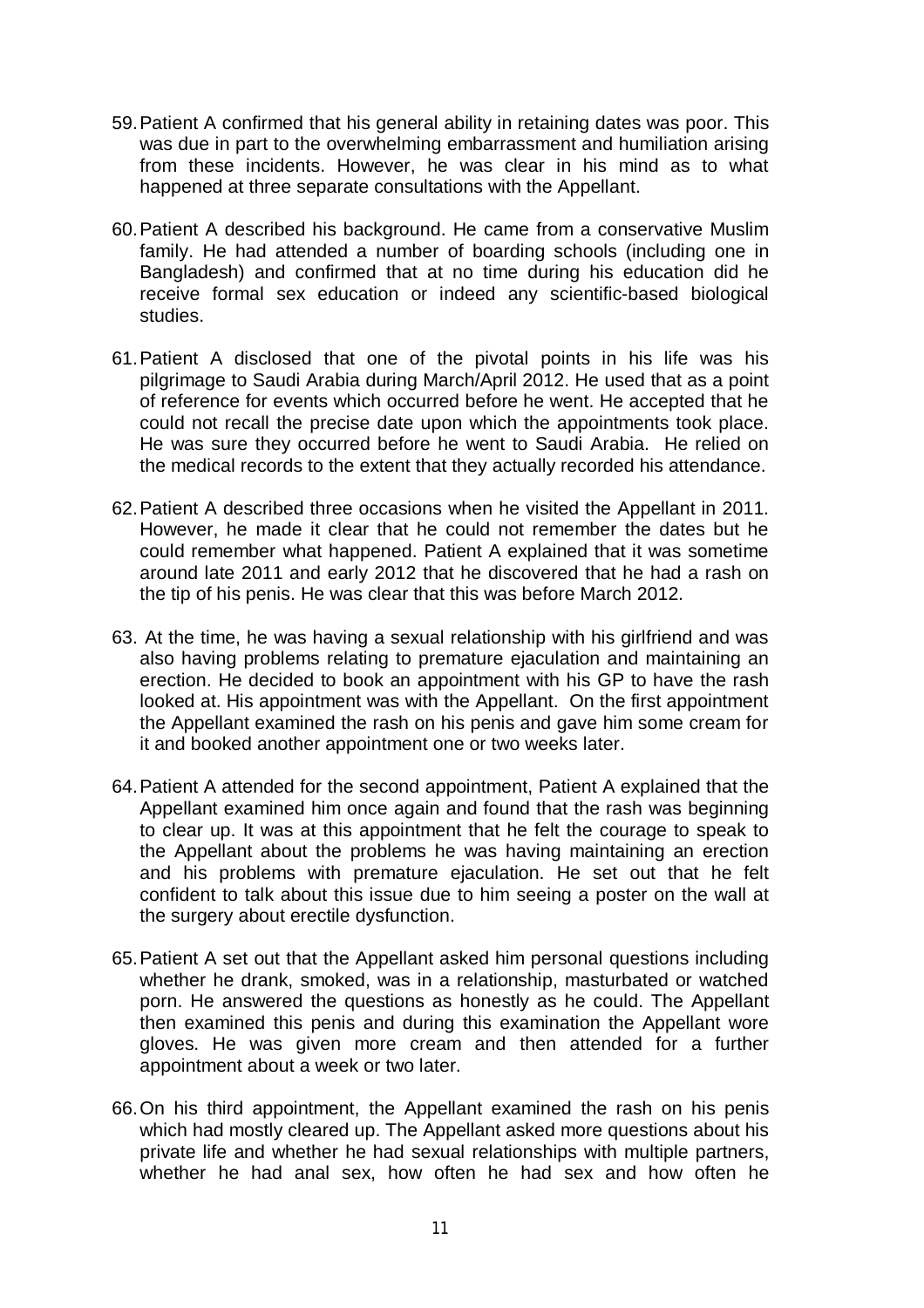masturbated. It was at this appointment that the Appellant told him that he needed to examine his penis again. Patient A stated that the Appellant told him that he would need to see him masturbate. Patient A felt very uncomfortable when the Appellant said this. However, the Appellant reassured him that a lot of people went through the same thing. The Appellant asked him whether he wanted someone else in the room as a chaperone. He declined as he didn't want anyone else to know about his issue.

- 67.The Appellant then asked him to go behind a curtain which was in the room and take down his trousers and under garments to his knees, which he did. The Appellant then closed the curtain and examined his penis and testicles. The Appellant then told him to masturbate in front of him so that he could see how he masturbated and ejaculated. The Appellant explained that this was so he could see what the dysfunction was. Although Patient A felt uncomfortable, he tried to masturbate but at the same time covered his face with his arm. However, Patient A was unable to get an erection because of how uncomfortable the Appellant was making him.
- 68.Patient A stated that the Appellant then asked him if he would like the Appellant to help. Patient A stated that he was confused and just said yes. He then claimed that the Appellant took hold of his penis and began to masturbate him. However, whilst he was unable to get a full erection he did produce some ejaculate.
- 69.Patient A stated that the whole process lasted about five minutes. He felt disgusted and embarrassed. The Appellant then explained to him that he hadn't ejaculated properly as he didn't get a full erection so would need to come back for another appointment. Patient A claimed that the Appellant then booked him in for a further appointment about a week later. However, Patient A did not attend that appointment as he felt "uncomfortable".
- 70.Around a month later, Patient A felt pain in his genitalia. So he decided to book another appointment. He saw the Appellant. He explained to the Appellant that he suffered a lot of pain during sexual intercourse and he was having problems with maintaining an erection. The Appellant told him that he needed to see him masturbate and asked him to go behind the curtain and take down his trousers and under garments. He felt uneasy about it but due to the pain he had experienced, he was determined to get it sorted out. The Appellant joined him behind the curtain and asked him to masturbate. He was unable to do so. The Appellant asked if he wanted him to assist Patient A. He replied yes. The Appellant then masturbated him again and this time he was able to get a slightly harder erection and ejaculated a bit more. This lasted five minutes. He felt embarrassed and humiliated. The Appellant told him to try various techniques when masturbating including the "start stop technique" and Patient A claims told him to watch porn. The Appellant then booked him in for another appointment.
- 71.On the third appointment, the Appellant examined him again. The symptoms were the same. The Appellant asked if he could help him again. The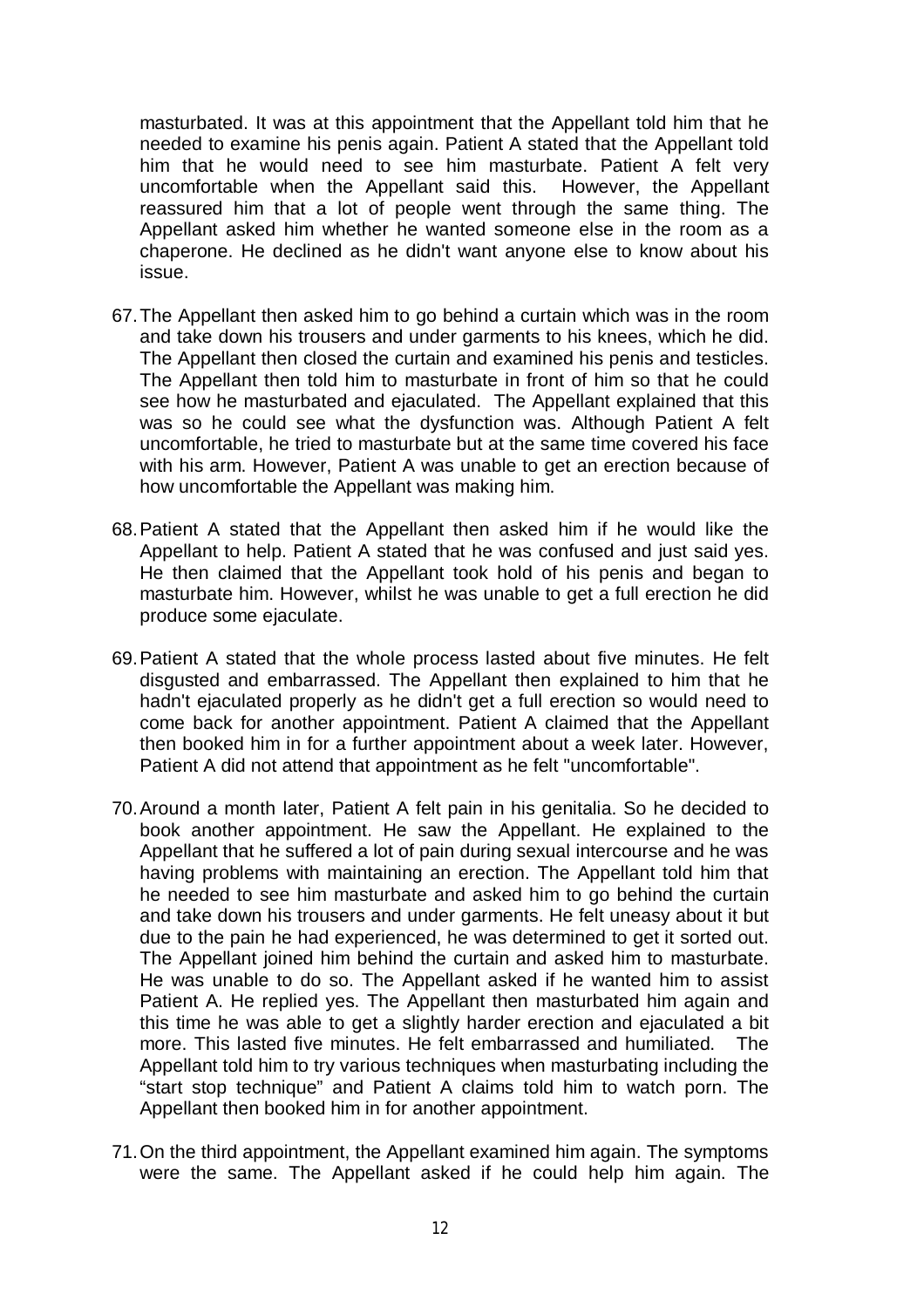Appellant began to masturbate him, however on this occasion, he was not wearing gloves. The Appellant also began to stroke his scrotum. He was using his left hand to masturbate him and his right hand to stroke his scrotum. The Appellant then told him to lie on his left side so that his back was now to the Appellant. Patient A stated that with his left hand, he continued to masturbate the Appellant and that with his right hand, he reached his hand between his legs from behind and began to stroke the area between his testicles and his anus. The Appellant explained to him that this was a sensitive area and wanted to see what reaction Patient A would get from it. Patient A alleged that the Appellant then began to slide his fingers closer to his anus. Patient A flinched and pushed his hand off. However, the Appellant continued to masturbate him and stroke the area between his scrotum and anus. Patient A ejaculated. Patient A alleged that the Appellant explained that his penis was bigger than average and even though he had ejaculated, it was not enough and there should have been more. The Appellant asked Patient A to come back for a further appointment following this incident.

- 72.However, Patient A claimed that he began to feel depressed and isolated himself. A few weeks later, he decided to book a flight to Saudi Arabia for a pilgrimage. Patient A acknowledged that when he returned from Saudi Arabia, he began to feel better. However, a month later the rash came back and he booked another appointment with the Appellant. On this appointment, the Appellant made no further suggestion or attempt to masturbate him.
- 73.He saw the Appellant on a number of occasions and under cross examination could not rule out whether an incident had occurred after he had returned from his pilgrimage in March 2012.
- 74.In April/May 2013, Patient A noticed that the rash on his penis had come back again. He then did some research on the Internet and contacted the Loxford Polyclinic who advised him to go to Queens Hospital. He then booked an appointment over the phone with a sexual health department.
- 75.In early May 2013, he had his appointment with another doctor at Queens Hospital. It was during this appointment that he explained to them what happened. He explained to those doctors what the Appellant had done to him during his appointments. The doctors were shocked and the police were then involved.
- 76.Under cross-examination, Patient A accepted that he could not remember the exact dates for each incident. However, in his mind he was clear that it happened three occasions. However, he accepted that he could not remember the sequence in which the incidents occurred. Patient A was clear that on three occasions he was told by the Appellant that he needed to see him masturbate. However, he wasn't sure whether the Appellant had masturbated him on the first of those three occasions. He could not recall whether or not the Appellant had seen him ejaculate on the first of those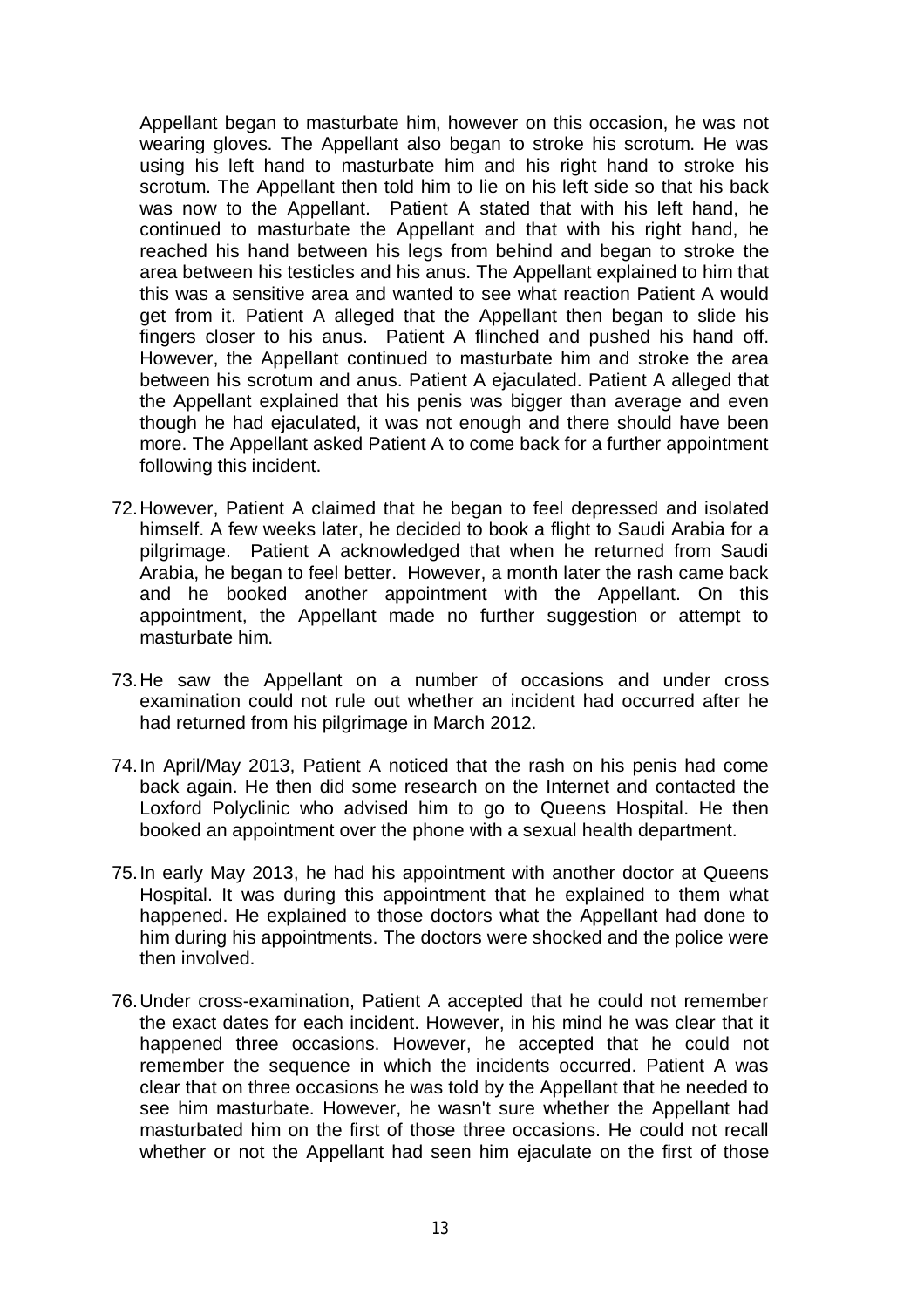three occasions. He was linking them to what the Appellant had done to him (i.e. touching between the testicles and the anus).

- 77.Patient A stated that the Appellant had told him penis was bigger than average (as set out in the statement dated 11 July 2013) and more than average "for an Asian person" at the hearing.
- 78.He acknowledged that he did not mention the ultra sound scans that the Appellant had arranged for him as part of the consultations in his police statement. This was due to him focusing on the main issues and which was whether or not the Appellant had asked to him to masturbate.
- 79.Patient A agreed with the symptoms and description of the medical records for 28 December 2012. Patient A accepted that he had been to see the Appellant after he returned from Saudi Arabia in March/April 2012. He accepted that this included intimate examinations. He set out that this was because he did not recognise what the Appellant did was wrong. He believed it was linked to his medical problems. It was only when he attended Queens Hospital and they called it inappropriate that he then realised that it was totally inappropriate.
- 80.Patient A accepted under cross examination that the Appellant had referred to a Polyclinic. He had initially said he had not. The Appellant had talked about referring him to such a clinic but Patient A claimed that the Appellant had assured him that he had treated others in a similar situation to him and that he could deal with it. Patient A took the view that he did not need to attend elsewhere if the matter could be dealt with at his Surgery. He also set out that he did not want to go and talk about his personal issues with another doctor. The Appellant could also observe whether or not the rash was getting better having previously seen it. He did not realise what the Appellant had done was wrong and he had not discussed the matter with anyone else. He came from conservative family and found it uncomfortable to discuss this issue with anyone.
- 81.Patient A acknowledged that he had been a youth worker at the time and had undertaken some safeguarding training. However, he did not link his treatment by the Appellant to any safeguarding issues until he visited Queens Hospital. He personally did not think it was wrong at the time although it made him feel uncomfortable.
- 82.Patient A confirmed that on one occasion, the Appellant discussed the start stop technique. This was to help him ensure that he would not ejaculate prematurely. In a follow up consultation, the Appellant had asked him how he was getting on with that.

#### The Appellant

83.The Appellant's position was that he denied the allegations made in their entirety and disputed the accounts made by the complainants to various organisations including the police.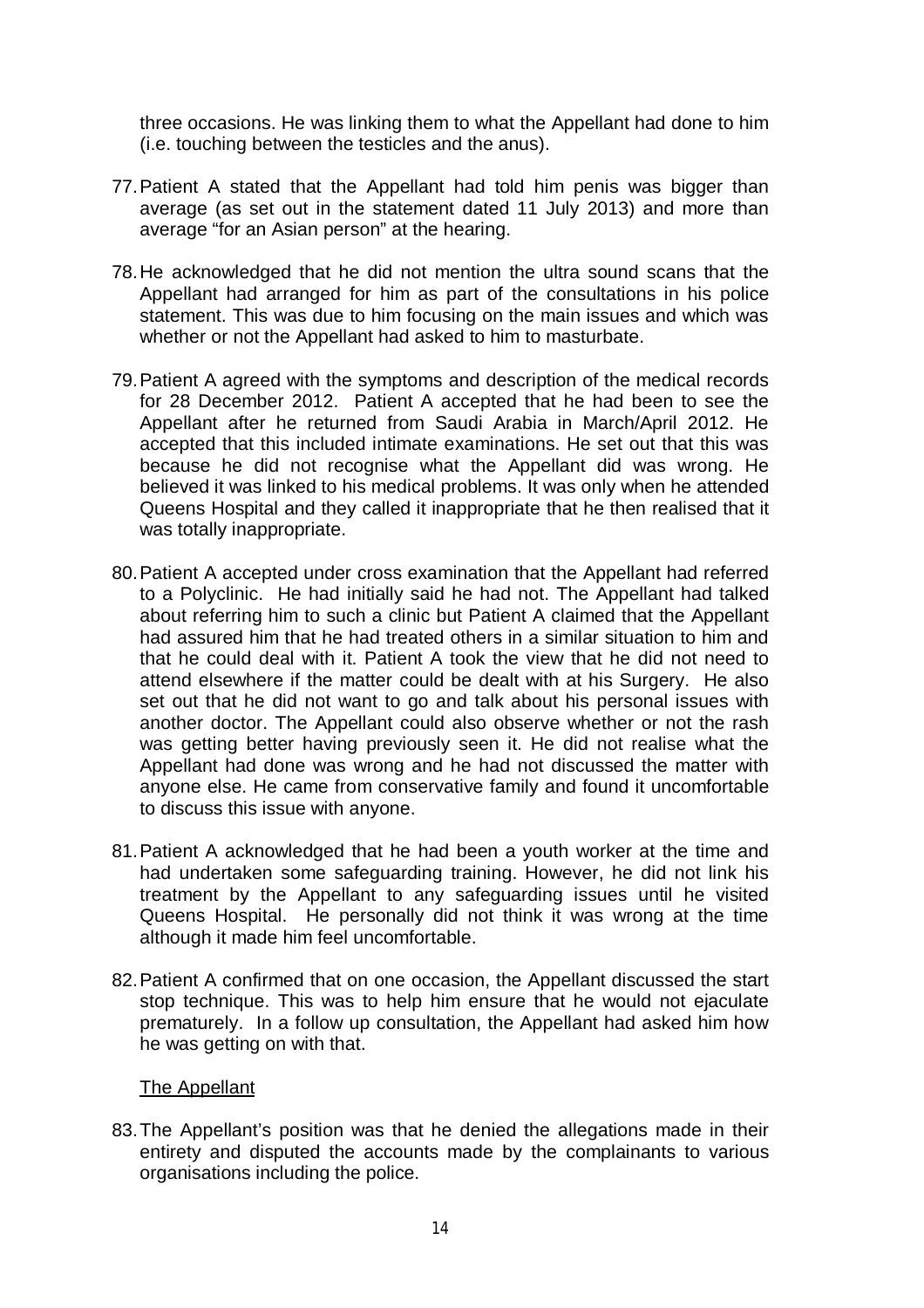- 84.The Appellant stated that he was a registered General Practitioner and, during the period in question, he worked at the Surgery. He confirmed that in 1994 he obtained his undergraduate qualification in the Philippines and in the final year of his undergraduate training, he undertook a rotation in four major specialities, internal medicine, paediatrics, obstetrics and gynaecology and surgery (which included the sub- speciality of urology). He had also worked in Cambodia.
- 85.He moved to the UK in 2000 and worked in various hospital posts. In 2005, he began his specialist GP training at Old Church Hospital for two years before undertaking his GP Registrar year in Romford. In 2006/2007, he completed his examinations for Membership of the Royal College of General Practitioners and the Diploma for the Faculty of Sexual and Reproductive Healthcare (DFSRH). He obtained a full GMC registration as a GP in February 2007. He had also worked at the Queens Hospital.
- 86.The Appellant explained how he would carry out intimate examinations of patients presenting with problems relating to their genitalia. He confirmed that he was taught the intimate examination techniques by senior consultants in the Philippines. He would ask questions initially. He would then do a full examination of the genitalia. However, before he examined any patients intimately, he would obtain consent to examine them. He would offer also a chaperone.
- 87.He confirmed that the examination was a relatively quick process He would ask patients to go and lay on the examination couch and expose their abdomen and genitalia. He would explain what he would do. He would palpate the 4 quadrants of the abdomen. Then he would inspect the genitalia for anything obvious, whilst always talking to the patient for example *"I'll be performing this now"* etc. He would hold the penis and examine it.
- 88.He would examine the penis before the scrotum. He would likely start at the top and work his way down. He would need to touch all the penis to examine it, this included the glans and the shaft.
- 89.He would usually ask the patient to retract the foreskin but if they could not do it then he would ask them if he could do it. He would then examine the glans, press a bit to open the urethral orifice to look for condylomata or discharge. He would press the shaft of the penis so discharge could appear and be seen and collect a sample of discharge.
- 90.He would then examine the scrotum, the skin and look for irregularity or lesions and then examine the testicles. He would roll the testicle between his fingers to check size, how firm, if it was smooth all over. He would examine both testicles. He would also examine behind the testicles to make sure there was no tenderness or infection. He then made sure the Vas Deferens was normal and would then check the inguinal region for nodes. He would look for spots or lesions over or inside the thighs.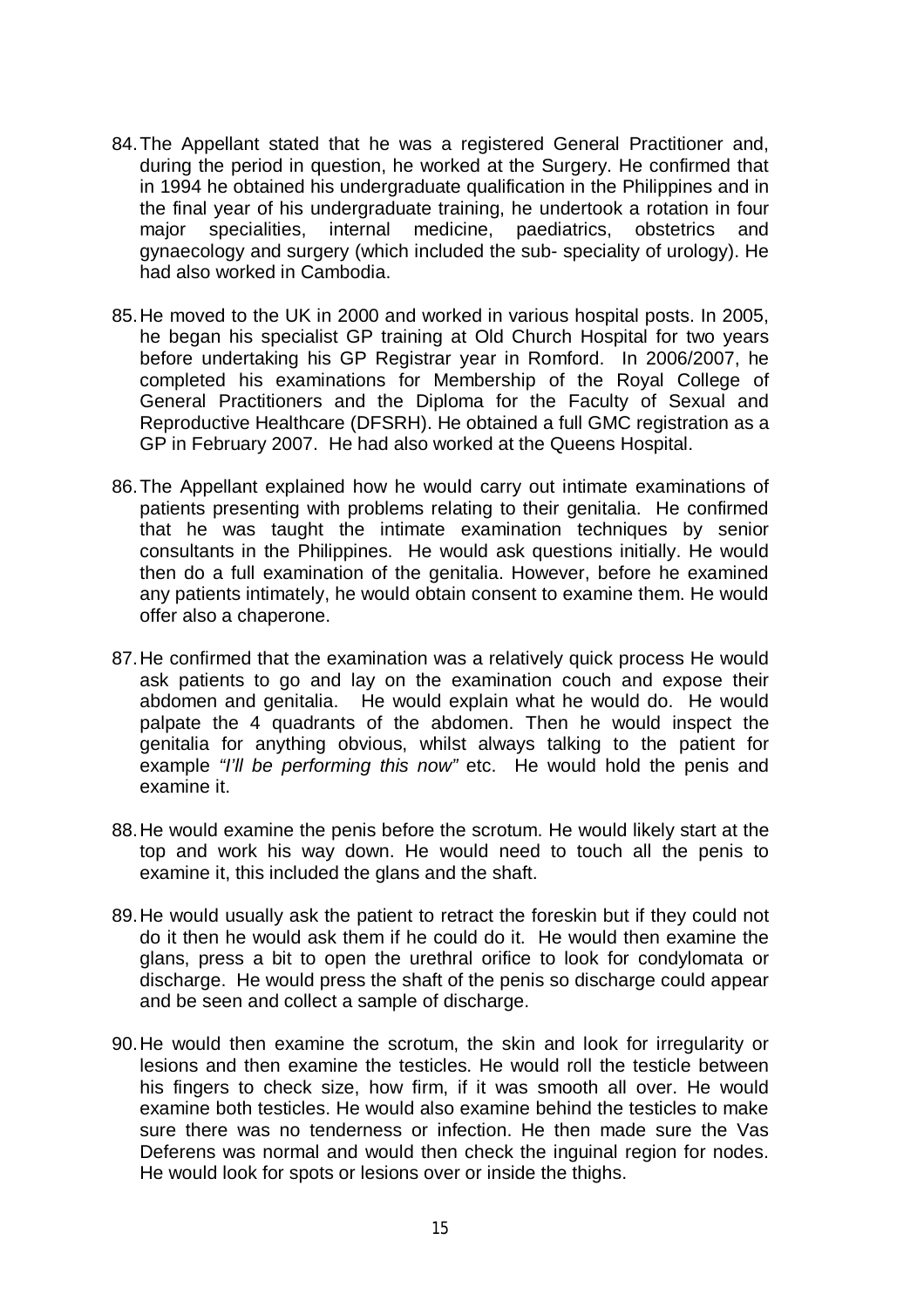- 91.He would examine the testicles and the epididymus in order to check for tenderness, texture and whether or not there was any swelling. He would also check both sides of the groin looking for any abnormalities.
- 92.He would normally wear gloves but there would be few occasions when he would not wear gloves. This was, for example, when he was looking for tiny lumps that he could not feel with the gloves
- 93.He accepted that on some occasions male patient patients could get an erection. It had happened to him on some occasions but never with Patient A or Patient B. In such circumstances, he would pause the examination until the patient's erection subsided.
- 94.He confirmed that he used a swab. He would take a swab from the urethra. He would take a sample of the discharge. The swab had a cotton bud at the end of it. He was not aware of anyone referring to it as an "*umbrella*". He explained that some patients found the process uncomfortable but others were okay with it.
- 95.He described the Surgery. His room was located upstairs. He had transferred rooms on occasions. He described the booking system. When a patient arrived, he would be marked with an "A" denoting arrival. When the doctor brought up the record on the screen, he would mark it with an "S" denoting seen. This would mean that the patient would be then seen. The doctor would press the bell to request that the patient is sent through and the receptionist would look at the screen and send the relevant patient up. The patient record would be closed after the consultation had been filed. The Appellant stated that the consultation could be filed immediately after the patient left or sometime thereafter. It did not follow that the record would be filed as soon as the patient left. The doctors could open two records at one time. The Appellant tried to ensure that it was filed as soon as possible but this was not always the case. For example, the record might be filed after a break.

#### *Appellants Position - Patient B*

- 96.The Appellant confirmed on 9 February 2016, he was interviewed at Woodford Police Station following an allegation of sexual assault made by Patient B. Patient B alleged that the Appellant had masturbated him during a consultation at the surgery. The Appellant denied that he sexually assaulted Patient B.
- 97. The Appellant confirmed that Patient B had attended the surgery on 27 May 2010 with his father. He had previously attended on 20 May 2010. The Appellant had considered him to be Gillick competent.
- 98. The entry on the medical notes for Patient B on 27 May 2010 indicated that dad was worried about STI and Patient B was still having dysuria. The urine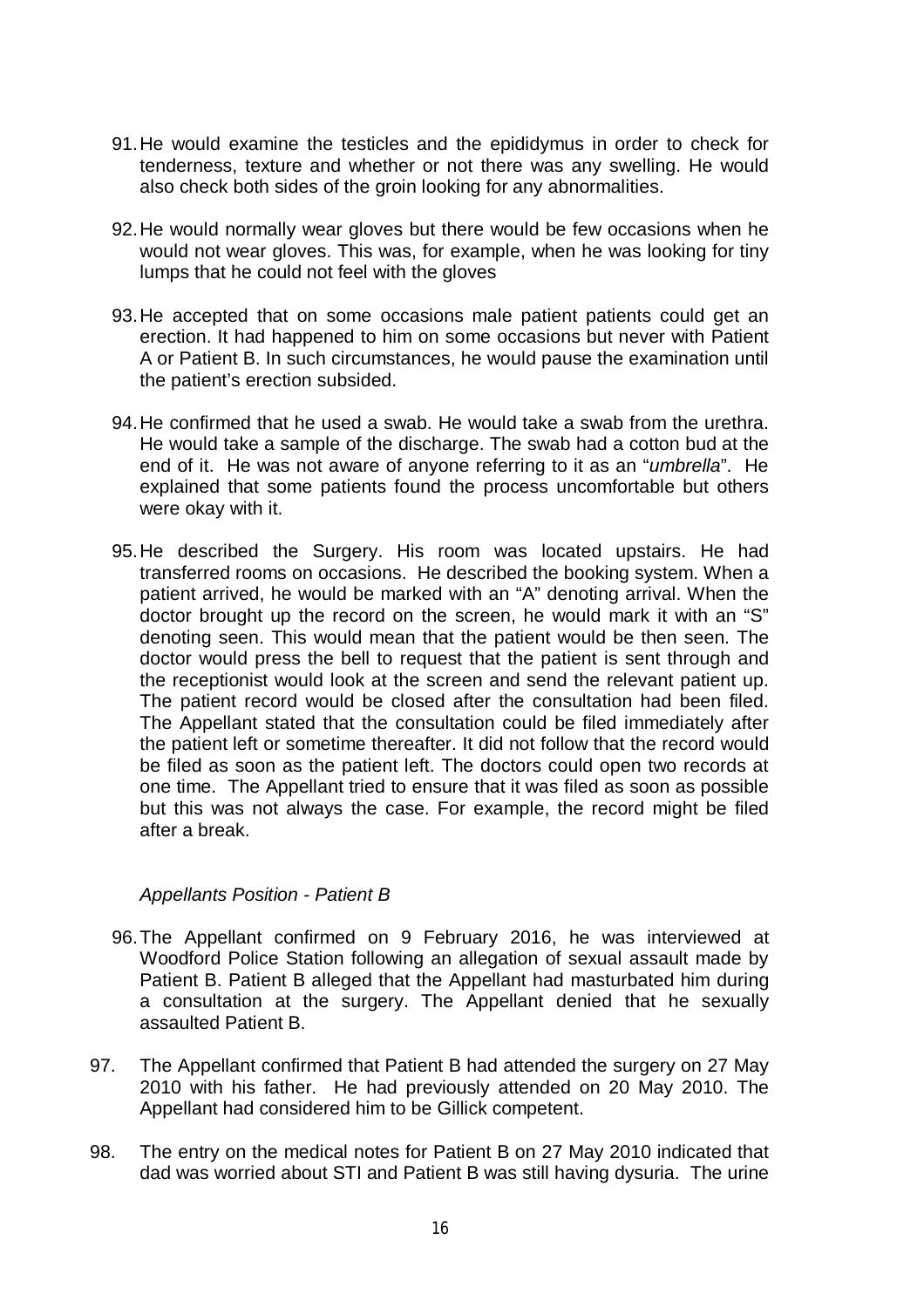results were discussed and Patient B was worried about discharge. The Appellant confirmed that the Patient B told him that if he had an erection, he got a "*yellowy discharge*". Patient B wanted to show him the discharge.

- 99. The Appellant decided to take a urethral swab to test for chlamydia and gonorrhoea. In order to take the urethral swab, the Appellant pressed gently on the shaft of Patient B's penis with his thumb, middle and index finger to see if the discharge was expressed from the urethra. This would indicate the presence of an infection. The Appellant was unable to obtain evidence of any discharge, however, Patient B was insistent that there was discharge and wanted to show him. The Appellant explained to him that he had not obtained any evidence of the discharge but that Patient B could try using the same technique, to see if he could *"milk/express"* any out. At this point, the Appellant went to prepare a swab. As there was no discharge, the Appellant then inserted the swab into the urethra and the swab was placed in a sealed bag and sent to the local laboratory to be tested. A report was returned on the 28 May 2010, confirming that the results were normal. He denied the allegations as they were set out in relation to Patient B.
- 100. The Appellant confirmed that after that consultation on 27 May 2010, Patient B made further appointments to see him in relation to matters including his genitalia on 8 June 2010, 30 June 2010, 13 July 2010, 24 January 2011, 21 September 2011, 28 September 2011, 18 October 2011 and 9 February 2012. This included further intimate examinations.

#### *Appellants Position - Patient A*

- 101. The Appellant confirmed that on 15 July 2013, he was interviewed at Ilford Police Station following an allegation made by Patient A. He was interviewed under caution and provided a written statement to the police.
- 102. He denied that he asked Patient A to masturbate himself. He also denied that he masturbated Patient A during any examination. He also denied asking Patient A to let the Appellant see him ejaculate and stated that at no time did Patient A ever ejaculate during a consultation with him
- 103. The Appellant confirmed that he first became aware of the complaint of Patient A after he had received a letter from the GMC on 10 July 2013. That letter was received by him on 11 July 2013. On the following day, he viewed and printed Patient A's electronic GP records for the period during which he worked at the Surgery. Those records confirm that Patient A consulted with him on 12 occasions between June 2009 and January 2013. He was aware that Patient A had complained about a number of consultations with him at which he alleged that the Appellant had asked him to masturbate and assisted with that until he ejaculated. He denied the allegations that he masturbated Patient A, asked him to masturbate himself in his presence or observed him ejaculate.
- 104. The Appellant confirmed that Patient A attended consultations with him on a number of occasions regarding genital complaints. He confirmed that he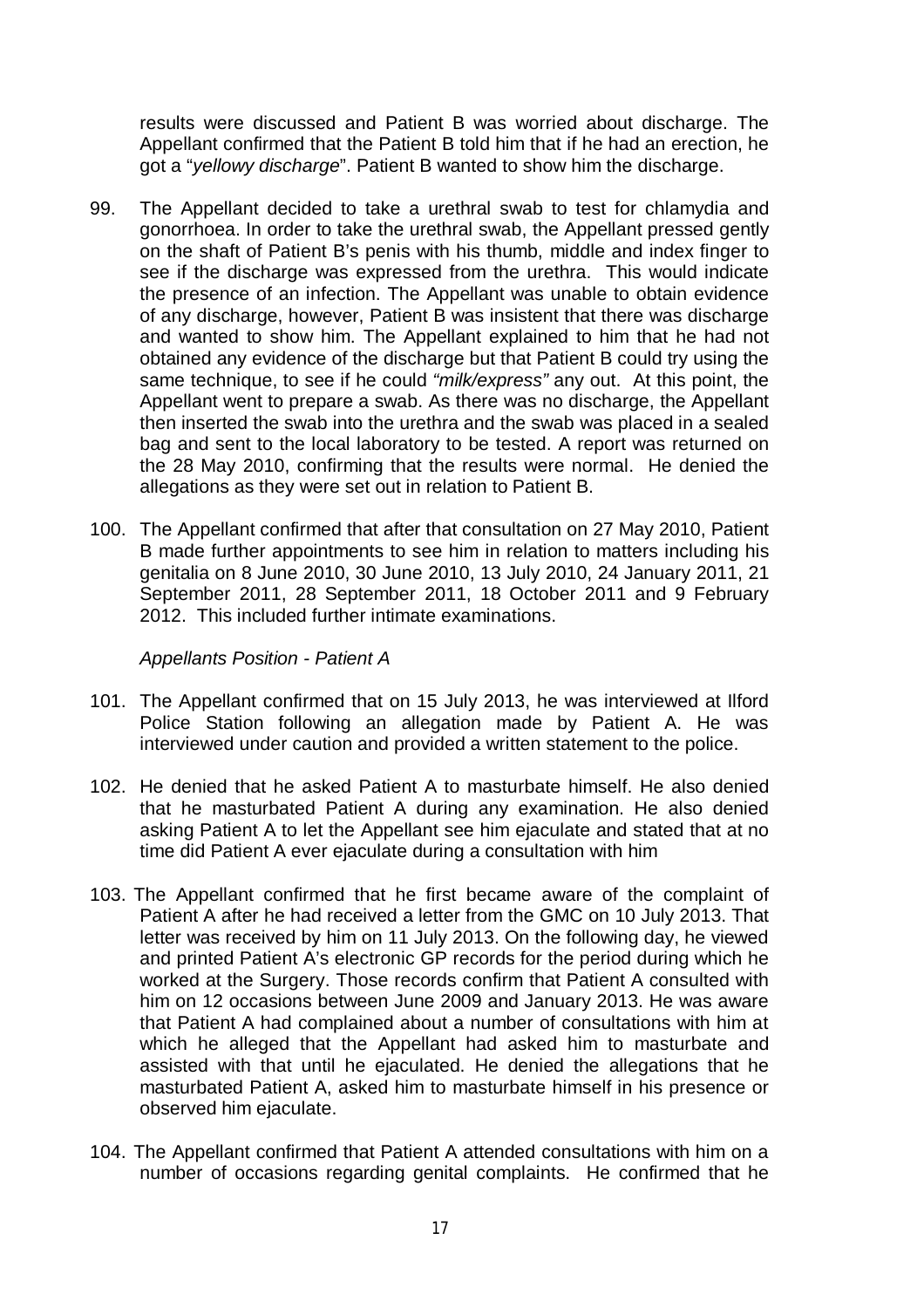had seen Patient A in relation to issues about his genitalia on number of occasions including 6 October 2010, 16 May 2011, 20 May 2011, 14 October 2011, 12 December 2011, 29 December 2011, 22 May 2012, 28 December 2012 and for the last time on 14 January 2013. Many of these consultations were lengthy discussions with Patient A about his concerns. It was not possible to have shorter appointments with Patient A as he was a patient who liked to discuss matters at length. During the period, that he treated Patient A, he presented with complaints including pain on urination, a discharge from his penis, penile discomfort, possible sexually transmitted infections (STI's), aches and "pressure" in his scrotum, premature ejaculation and a rash around his penis.

- 105. As a result of Patients A's medical complaints, it was necessary for the Appellant to physically examine Patient A's genitals. The Appellant accepted that he would have physically examined Patient A's genitals, including his penis, scrotum and testicles on a number of occasions. However, he had done so for clinical reasons and would not have asked him to masturbate or masturbated him.
- 106. The Appellant confirmed that he would have asked Patient A questions about his sexual practice and sexual history which he would have done sensitively due to the intimate nature of these enquiries. This included discussing techniques with Patient A such as on 20 May 2011 when he discussed Patient A's worries about premature ejaculation and advised him about the "start stop technique". This was a way in which Patient A could stop himself ejaculating too quickly. The Appellant stated that he did so by using a diagram to demonstrate how it worked.
- 107. These examinations were undertaken in accordance with his routine clinical practice and were clinically appropriate. On none of these occasions did the Appellant masturbate Patient A or ask him to masturbate in front of him.
- 108. He confirmed that his routine practice for examining a male patients genitals depended upon the nature of the presenting symptoms. Given the symptoms that Patient A presented with, it would have been clinically necessary for him to examine his genitalia. These examinations were noted in the contemporaneous medical records and had been undertaken in accordance with the routine practice of explaining to the patient of the need to undertake an examination and obtain their consent to proceed.
- 109. He confirmed that he would routinely offer a chaperone for intimate examinations although he did not record this on every occasion at that time. The Appellant's approach was that he did record the offer of a chaperone for female patients but not for male patients. However, he stressed that a chaperone would be offered. This was in line with the practice at the Surgery at the time.
- 110. The Appellant confirmed that the medical records of his consultations with Patient A confirm that he undertook urine dipstick testing, screening for chlamydia, a urethral swab for chlamydia and gonorrhoea and on two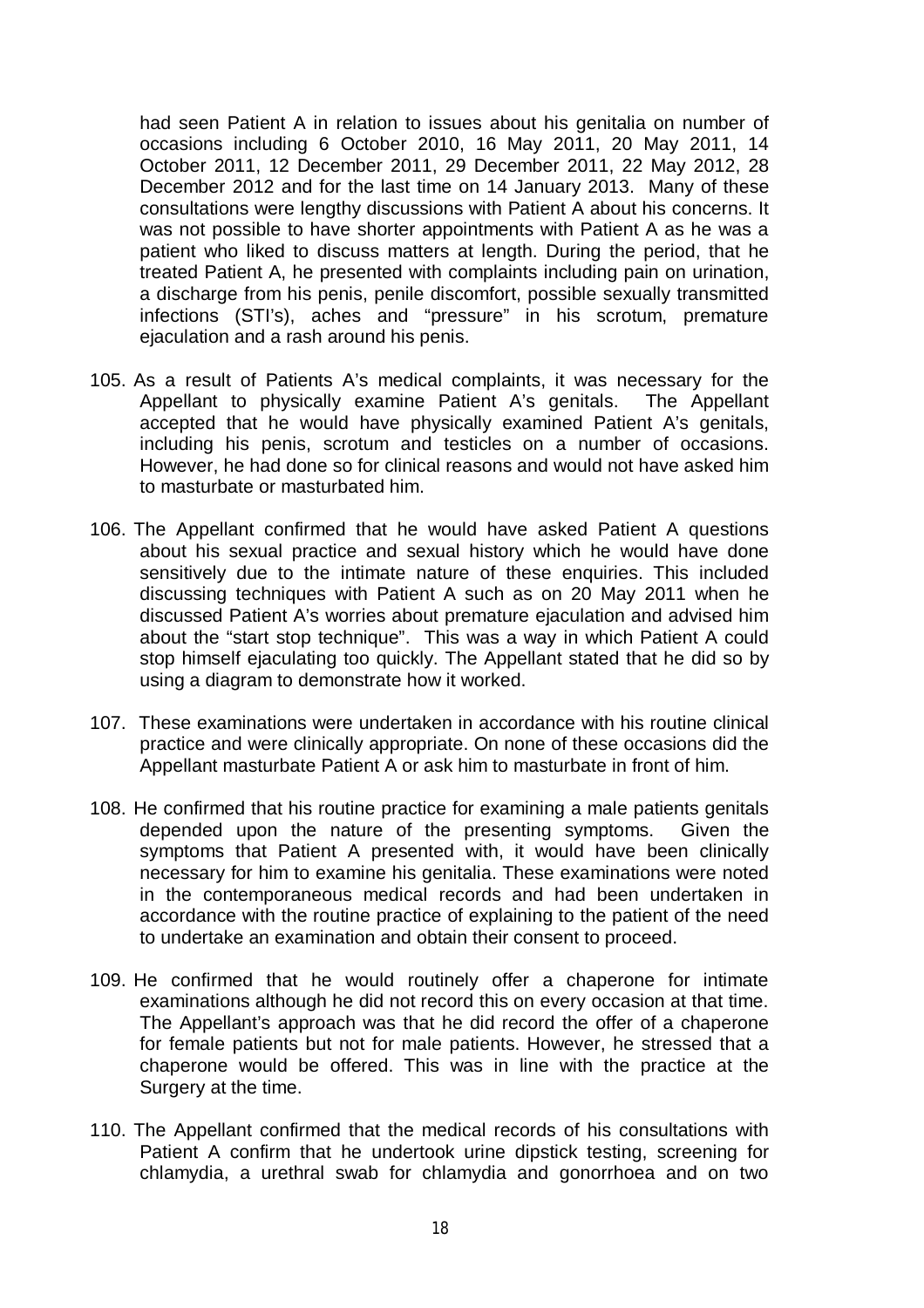separate occasions a referral for an ultrasound scan of his scrotum and testicles. He also confirmed that he prescribed topical treatment for Patient A on a number of occasions for the rash on his penis.

- 111. The Appellant set out that Patient A refused to attend for an ultrasound scan at the local hospitals despite his symptoms continuing and the Appellant providing him two separate referrals. Furthermore, after a number of detailed conversations with Patient A, he declined his offer of psycho-sexual counselling. In those circumstances, the Appellant felt that he was unable to treat those specific symptoms.
- 112. The Appellant explained that on 28 December 2012, he urged Patient A to accept his referrals for ultrasound scanning and counselling. In those circumstances, he told him that as Patient A had refused to accept a scan and psychosexual counselling, the Appellant was unable to offer any further treatment on that specific issue. He also described how Patient A had attended a final consultation with him in January 2013 with ongoing psychosexual concerns. There was no further treatment that the Appellant could provide him with and Patient A did not consult him again.
- 113. He had asked Patient A to see another doctor at the Surgery as he could no longer help him. He accepted that he did not record this in the medical notes as he had seen patients of other doctors without such notes being present. In hindsight, he accepted he should have recorded it.
- 114. The Appellant confirmed that he may not have recorded each occasion that Patient A was offered a chaperone. However this was not an unusual practice at the Surgery at the time. He also confirmed that he may have spoken to him regarding his premature ejaculation and that this was not documented after the initial discussion 20 May 2011. However, the Appellant had reviewed Patient A's previous notes and had asked him how he was getting on with it.

#### Professor Ian Wall

- 115. Professor Ian Wall confirmed that he was instructed to prepare a report on behalf of the Appellant. He had reviewed the records of both Patient A and Patient B. This included the medical notes. He had read the witness statements of the Appellant and was of the opinion that from what he had read, the Appellant had acted in accordance with acceptable and recognised practice and that his history taking was of an acceptable standard. In his opinion, the Appellant had carried out the appropriate examinations for the symptoms recorded in both patients' medical records.
- 116. Professor Wall stated that was still is difficult to reconcile Patient A's account with the medical records. Professor Wall set out that there was a lack of correlation between the date stated in Patient B's witness statement in relation to his complaint of 9 February 2012 and the probable relevant consultation of 20 May 2010 or 27 May 2010. In his view, the initial account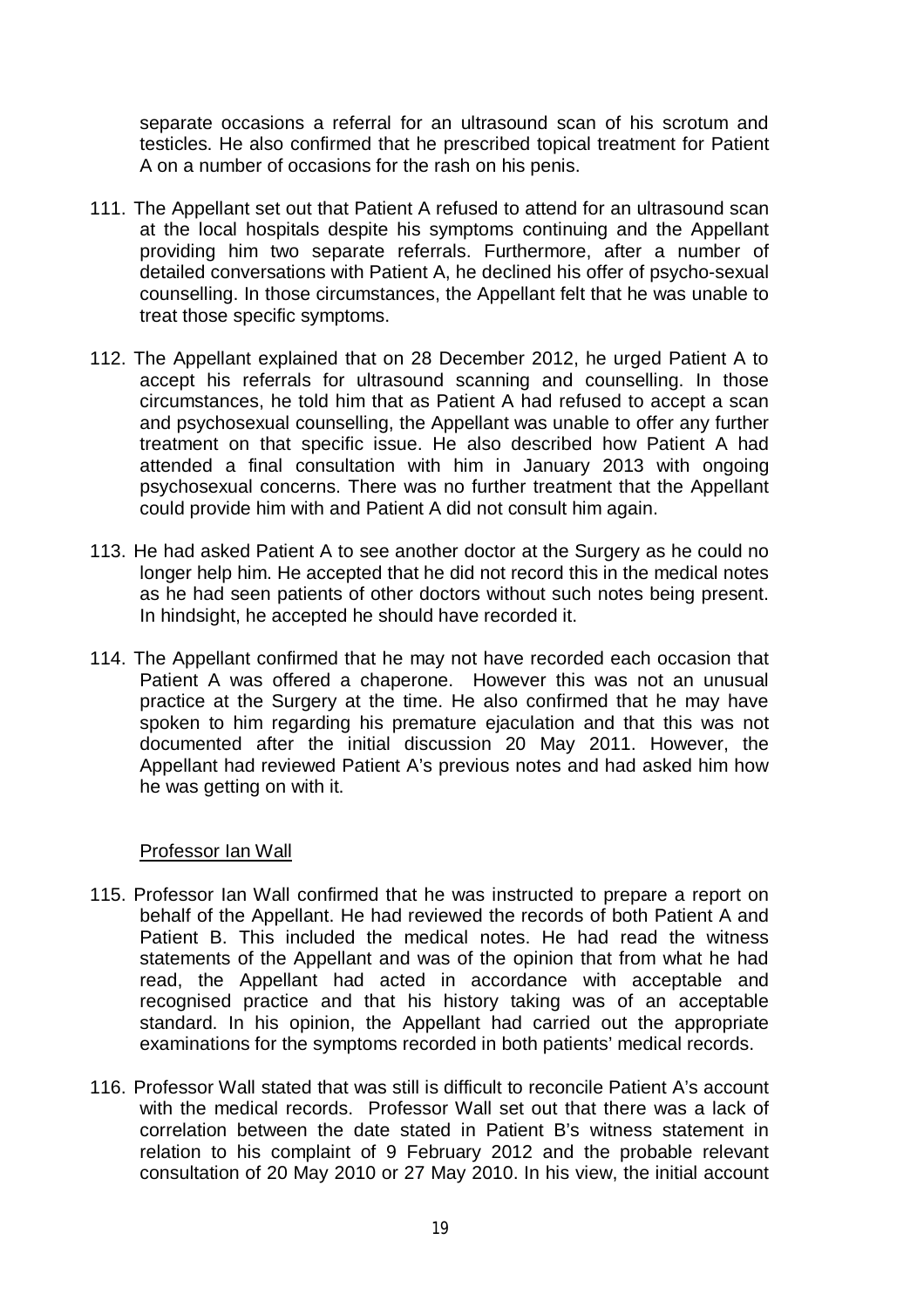could not be reconciled with the medical records but the new date of 27 May 2010 was *"a slightly better association"* but still not a good reconciliation with medical records.

- 117. Professor Wall confirmed that he had looked at lots of medical records. The Appellants standard of record keeping was in line with, if not better, than a reasonable body of GPs.
- 118. He confirmed that premature ejaculation is a condition where ejaculation occurs earlier than is desired (before or soon after penetration). Various treatments can help this condition including the "start stop technique".
- 119. Professor Wall was of the opinion that examination findings by the Appellant were appropriately recorded but that GMC guidance on the use of a chaperone was not always followed or recorded. However, he concluded that it was not unusual to not record the presence or absence of a chaperone, or the offer of one, when the doctor is of the same gender as a patient.
- 120. Further, Professor Wall specified that the wearing of gloves was not always undertaken for external intimate examination but was when swabs were taken and this was appropriate and in accordance with World Health Organisation guidance.

#### **The Tribunals Conclusions with Reasons**

- 121. We took into account all the evidence that was included in the hearing bundle, presented at the hearing, including the respective submissions.
- 122. We acknowledge the courage and difficulties involved in individuals talking about experiences, involving matters of an intimate nature, in a public setting. We wish to place on record our gratitude to all the witnesses for attending the hearing and in particular, Patient A for attending the hearing venue when technical difficulties arose in relation to the video link. Patient A attended the Royal Courts of Justice voluntarily and gave his evidence from behind a screen despite there being an earlier order allowing for his evidence to be heard from an alternative venue by video link. This allowed the Tribunal to continue with the hearing and maintain the hearing timetable.
- 123. We acknowledge that the case as presented before the Tribunal was somewhat different to that considered by the PLDP. There was evidence before the PLDP panel which was not placed before this Tribunal. In these proceedings, the Respondent sought to rely on the evidence of two complainants, Patient B and Patient A, who both attended the hearing and gave evidence.
- 124. It was agreed by the parties that the Tribunal was to put out of its mind any reference to or consideration of concerns raised by patients other than Patient B and Patient A. We noted that the bundle, despite being redacted in places, still contained reference to other patients but we can confirm that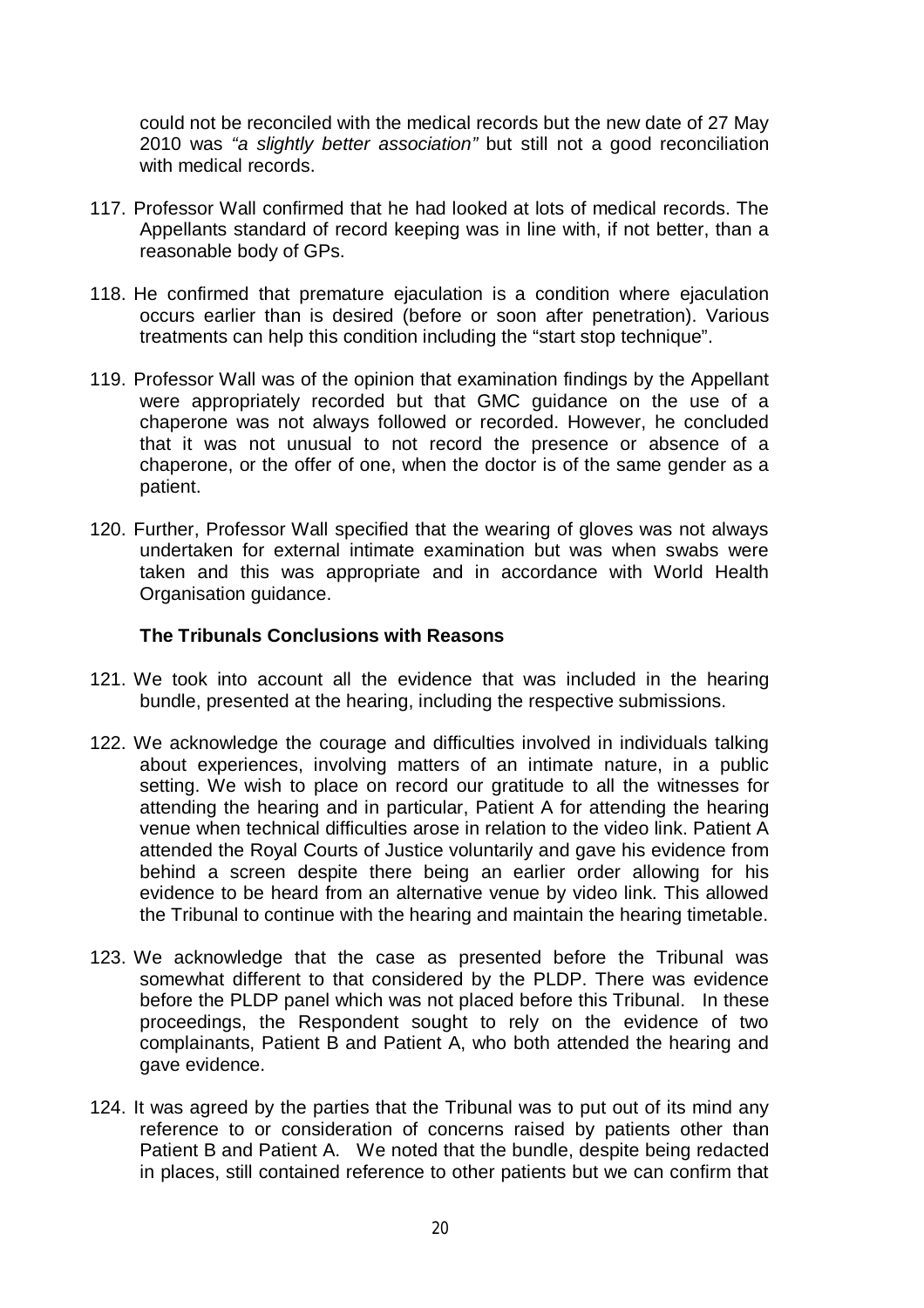in reaching our decision, as agreed between the parties, we put out of our mind any reference to or consideration of concerns raised by patients other than Patient B and Patient A.

- 125. We were grateful to both Mr Hockton and Mr Thomas for their assistance at the hearing. In particular, for agreeing a Scott Schedule identifying the issues which the Tribunal needed to determine. The Respondent as part of its closing submissions proposed new issues relating to the WhatsApp exchange between Patient B and BF on 31<sup>st</sup> January and when Patient B became aware of the allegations of sexually inappropriate behaviour made against the Appellant. However, we considered this to be somewhat unfair to the Appellant as this was raised after the oral evidence had been heard and after the Appellant had filed its closing submissions. We have considered them insofar as they are relevant to the issues identified on the Scott Schedule. We have addressed our minds to the issues which we were informed were agreed and set out in the Scott Schedule.
- 126. We reminded ourselves that as this was a redetermination, it remained for the Respondent, to prove its case for removal under Regulation 14 of the 2013 Regulations. The standard of proof is the balance of probabilities.
- 127. The parties agree that the Appellant does not have to prove anything. In particular, he does not have to prove a reason as to why patients might make allegations against him that are untrue. We accepted, as the Respondent acknowledged, that if there were a credible reasons why this might be the case, that such an explanation would be potentially significant. Equally, if we cannot identify any reason why either complainant would invent that account, this may be a factor in accepting their account.
- 128. It is clear that the allegations were of an extremely serious nature. They are one of the most serious allegations that can be made against a professional person. The consequence for the Appellant were the Tribunal to find them proven were very serious, he would, in effect, be unable to practice as a medical practitioner within the NHS.
- 129. We found the Respondents witnesses Dr Obaidi, Dr Spiteri and Ms Galloway to be credible. None of those individuals witnessed any of the alleged incidents directly and their evidence was consistent and credible. We found the evidence of Professor Wall to be particularly persuasive. Professor Wall provided a clear and well-reasoned basis for his observations and these were set out in his report dated 11 May 2017 and expanded upon at the hearing. We concluded that although he was instructed by the Appellant's representatives, his evidence was very fairly presented. Our observations regarding Patient B, BF and Patient A are set out below.
- 130. Overall, we found the Appellant to be consistent and credible. He was measured in his replies and provided a credible explanation for the entries on the medical records of both Patient B and Patient A. We found that he Appellant's evidence has been consistent in the criminal proceedings (as evidenced through the transcripts provided) and in the proceedings before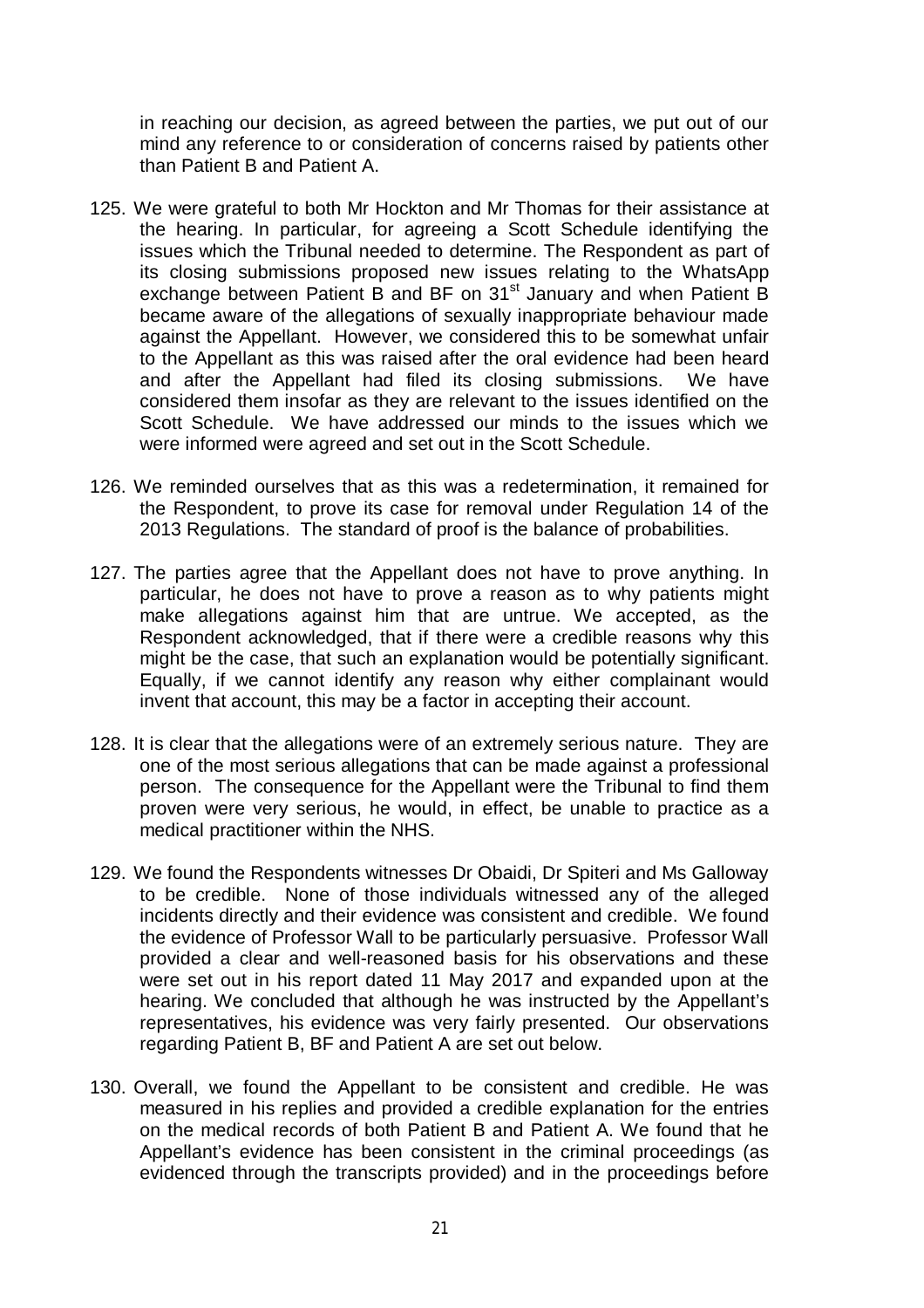us. We acknowledge that he had access to the medical records but his explanations in relation to what occurred are consistent with the contemporaneous medical records.

## **Patient B**

- 131. We concluded that, based on the evidence before us, we were not persuaded that, on the balance of probabilities that during a consultation with Patient B on  $27<sup>th</sup>$  May 2010 the Appellant did tell Patient B that his penis needed to be erect in order for him to examine it, tell Patient B that his penis needed to be erect in order to take a sample of fluid from his prostate, encourage Patient B to masturbate, allow Patient B to masturbate and masturbate Patient B. Our reasons for doing so are set out below.
- 132. We found that Patient B gave a confusing and unclear account about the incident although we did not consider this to be deliberate. In fairness to Patient B, he made it clear that he cannot remember the exact date as it was a long time ago. It is clear that there have been a number of dates put forward by Patient B as dates on which the alleged incident took place. There were three dates, these being January 2012, 9 February 2012 and for these proceedings, 27 May 2010.
- 133. We noted that Patient B's first statement, which identified January 2012, dated 13 March 2015 was made without the benefit of seeing his medical records.
- 134. His second statement dated 24 June 2016, was made after he was shown a copy of his medical records. The witness statement makes it clear that "*upon reading my medical records, I now believe that the date that Dr Cruz assaulted me was when he examined me on 9 February 2012*". This was, by his account after he had seen his medical records. This is recognised in his statement made for the purpose of these proceedings, and signed on 12 February 2018, that those earlier statements contained the incorrect dates and he apologises for those errors. Patient B now states that he reviewed the medical records only to the extent that he was looking for the date of the last visit to the Appellant. We were concerned that given the nature and seriousness of the allegations, the statement made in criminal proceedings when read as it does suggests that he had read the medical records and determined that was the alleged date, not the last date that Patient B had seen the Appellant.
- 135. Patient B in his statement made in these proceedings states that *"having carefully on this occasion read a copy of the medical records, I am sure reading the description of the consultation and examination that the correct date for the alleged incident was in fact 27 May 2010."* However, Patient B acknowledged that his memory was poor, his *"memory of specific dates is not good"* and that a lot of years have passed since the incident. Furthermore, he accepted that with the passage of time, the dates have become even more confused. For example, he could not even recall seeing the Appellant again after he attended for his employment medical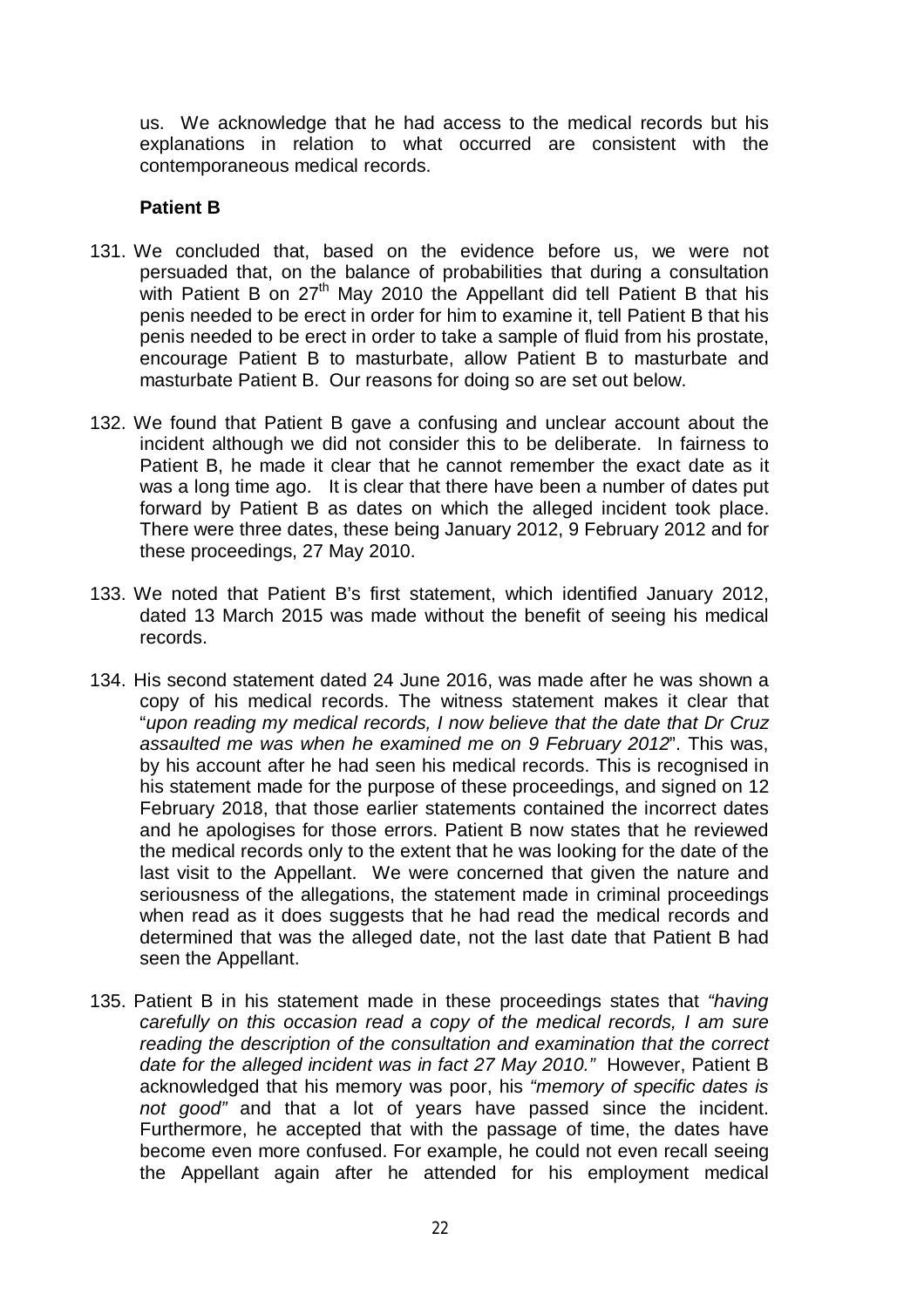examination, yet it is evident from the medical records shared with him that he saw the Appellant on 9 February 2012. Patient B also appeared to have little recollection of the consultation on 20 May 2010 which provides a context for the consultation which took place on 27 May 2010.

- 136. Furthermore, in oral evidence, Patient B accepted that the Appellant did not tell him that his penis needed to be erect in order for him to examine it. Patient B had assumed this to be the case. He acknowledged that this was on the basis that he had told the Appellant that his problems occurred when he was erect and therefore he had inferred that this is what the Appellant was asking him to do. Patient B also accepted that the Appellant did not say that his penis needed to be erect in order to take a sample of fluid from his prostate. However, this is contradicted by his statement dated 13 March 2015, where he stated that *"Dr Cruz explained to me that he would need my penis to be erect to examine me. He said that he needed a sample of fluid from my prostate and that this could only be done if my penis was erect"*
- 137. We also noted that there was an inconsistency between the evidence of BF and Patient B. Patient B made it clear that his parents normally took him to the doctors' appointments until he was aged around 16. He made it clear that this was normally his dad. Patient B suggested that there were two occasions when his father left the room during examinations. However, his father was adamant he only attended on one occasion.
- 138. However, BF was equally sure that he attended with Patient B to see the Appellant on one occasion. Furthermore, there was also an inconsistency in the account between Patient B and BF as to the reason for the visit. Patient B confirmed that he did not have blood in his semen whereas BF stated Patient B had told him that he was worried about seeing blood in his semen. BF had then suggested he went and saw the doctor.
- 139. We acknowledged that although Patient B and BF informed us that they did not discuss the matter when it first arose other than on WhatsApp, we could not be certain that this was the case. Both BF and Patient B used the term *"umbrella"* to describe the four-inch stick with a cotton swab at the top. Both explained in oral evidence that this was a term that they had heard used at school but neither could explain the context in which it had arisen.
- 140. Furthermore, BF in his statement dated 28 October 2015 stated that he didn't remember discussing with Patient B what the Appellant had done after the appointment and didn't remember any follow up appointments. However, BF's later statement dated 10 April 2017, made for these proceedings, suggests there was a discussion which involved him asking Patient B whether the Appellant had taken a sample. Patient B had told him that despite trying a couple of times he couldn't do it but Patient B hadn't elaborated on what he meant by this.
- 141. We acknowledge that Patient B was only 15 at the time and may not have appreciated the seriousness of what he now alleges. However, The Appellant confirmed that after that consultation on 27 May 2010, Patient B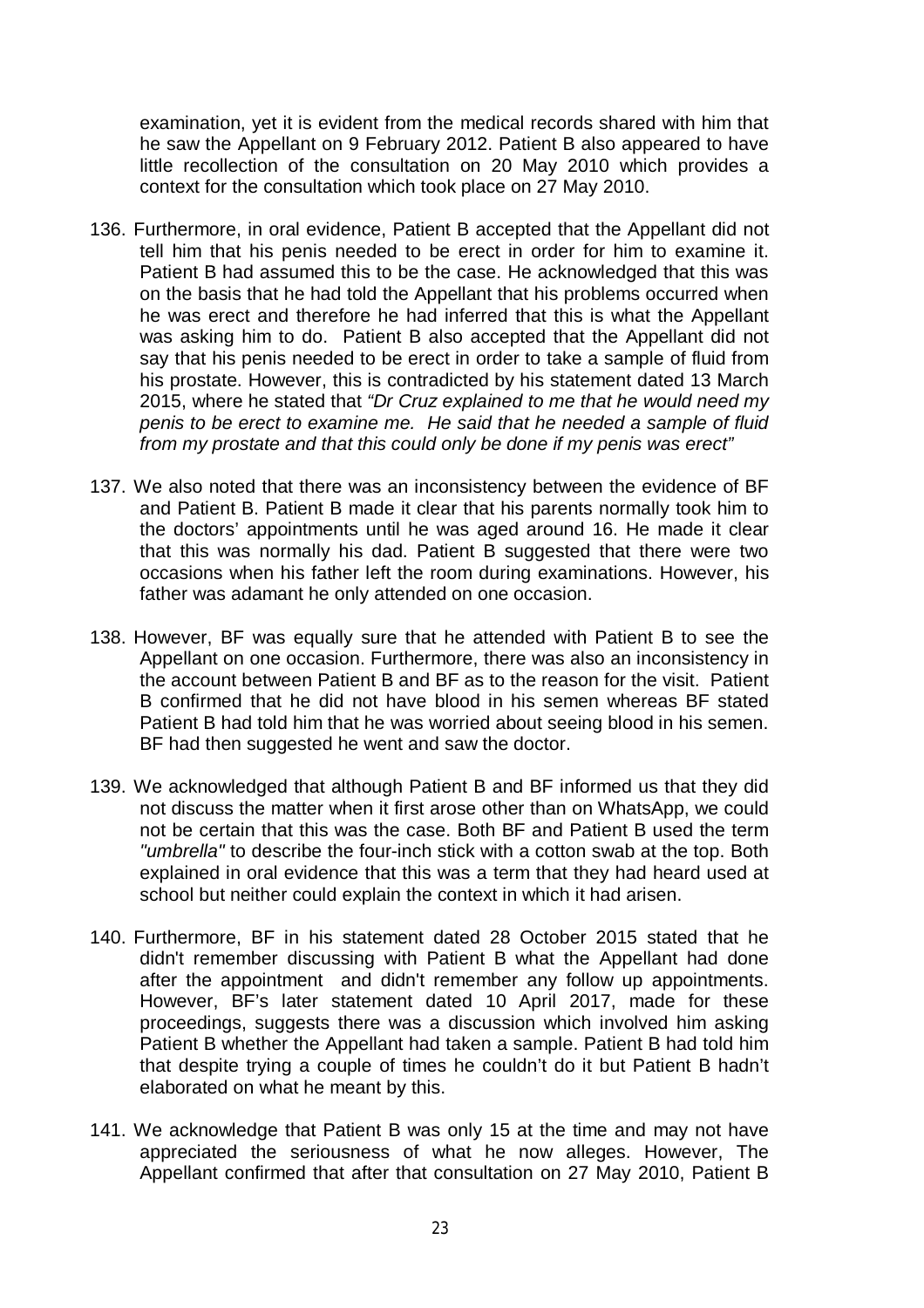made further appointments to see him in relation to matters including his genitalia including on 8 June 2010, 30 June 2010, 13 July 2010, 24 January 2011, 21 September 2011, 28 September 2011, 18 October 2011 and 9 February 2012. This included further intimate examinations. Patient B confirmed that in all the years after, until his father's WhatsApp message, he had not thought about the incident or considered it inappropriate.

- 142. We acknowledge the WhatsApp evidence. It sets out what was discussed. Patient B himself, in oral evidence contradicted what he said in the message as he accepted that the Appellant did not say that his penis needed to be erect in order to examine it or to take a sample of fluid from his prostate. Furthermore, we observed that the first suggestion regarding masturbation came from BF who attributed it to Patient B's mum and there is no reference in the WhatsApp message to any dates for the incident.
- 143. We preferred the evidence of the Appellant in relation to the consultation which took place on 27 May 2010. The earlier note for 20 May 2010 states that the Appellant felt that Patient B had sufficient maturity and understanding to continue the consultation on his own i.e. he was Gillick competent. The Appellant's version was clear and was consistent with the medical notes produced. It is clear that a swab was taken as a medical records indicate that on 28 May 2010, the lab results for chlamydia were received and logged onto medical records. Furthermore, we accepted the evidence of Professor Wall that for the symptoms recorded in the notes, an examination of the penis and scrotum was appropriate as was taking a urethral swab and arranging an ultrasound scan. Professor Wall also confirmed that the providing Patient B with the opportunity to milk/express his penis to produce any discharge was appropriate so long as it did not amount to advising Patient B to masturbate to do this.
- 144. We concluded that having heard and considered the evidence including the oral testimony from both Patient B, BF and the Appellant, that based on the evidence before us, we were not persuaded that, on the balance of probabilities that during a consultation with Patient B on  $27<sup>th</sup>$  May 2010 the Appellant did tell Patient B that his penis needed to be erect in order for him to examine it, tell Patient B that his penis needed to be erect in order to take a sample of fluid from his prostate, encourage Patient B to masturbate, allow Patient B to masturbate and masturbate Patient B.

## **Patient A**

145. We considered the position in relation to Patient A. The Scott Schedule identified the questions we need to address in relation to Patient A. We concluded that, based on the evidence before us, we were not persuaded that, on the balance of probabilities, that that during consultations with Patient A in 2011, that the Appellant did tell Patient A that he needed to see him masturbate, tell Patient A to masturbate in front of him, allow Patient A to masturbate and masturbate Patient A. We concluded that the Appellant did touch Patient A's testicles and the area between his testicles and anus but only insofar as it related to the symptoms presented and in accordance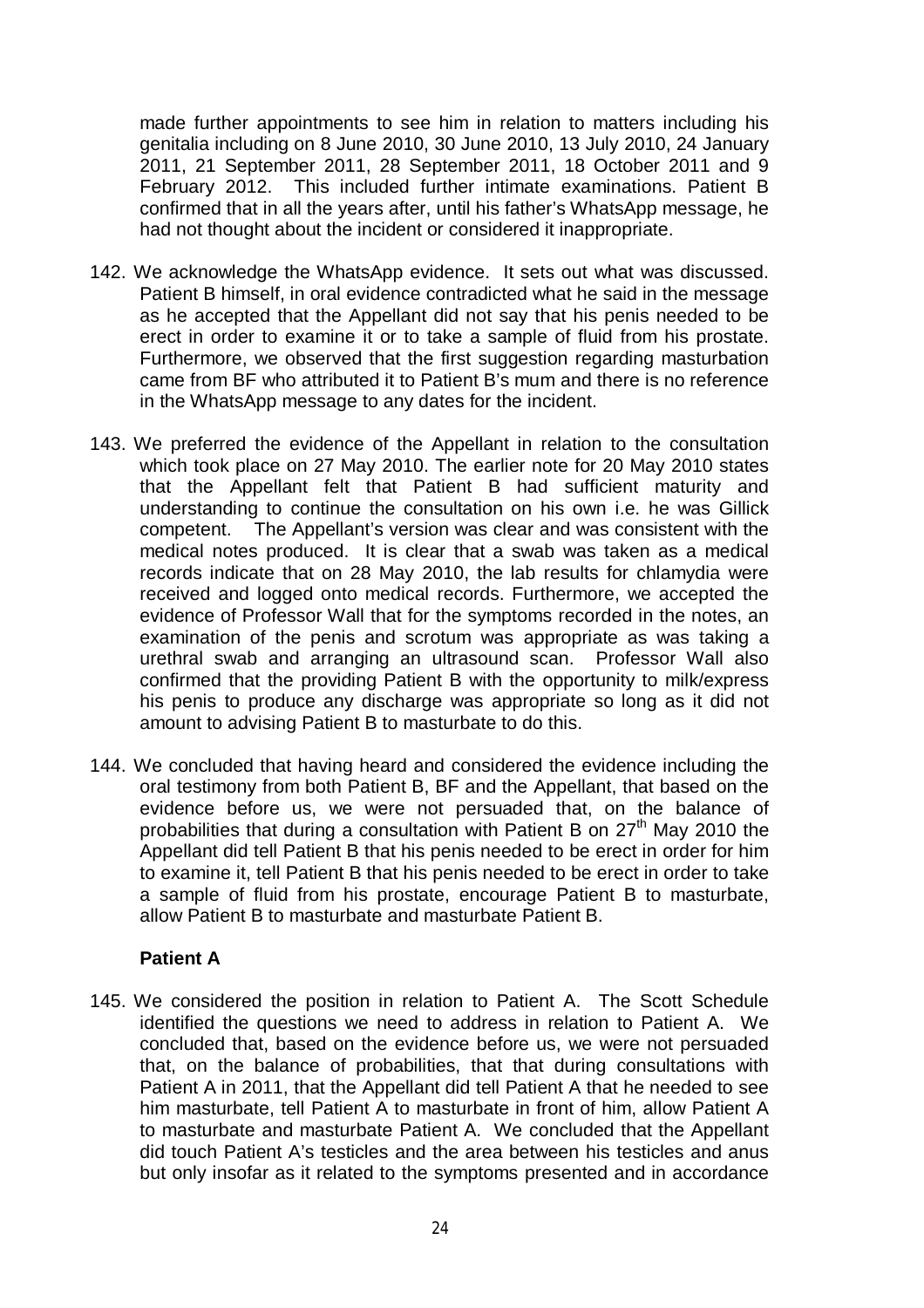with acceptable and recognised practice. Our reasons for reaching our conclusions are set out below.

- 146. We acknowledge that the matters concerned events which occurred some time ago and memories fade with the passage of time. However, in our view, Patient A's account of what happened, when it happened and how often it happened has been inconsistent throughout the various proceedings. Patient A stated that one of the pivotal point in his life was his pilgrimage to Saudi Arabia during March/April 2012. He used that as a focal point. He thought the incidents occurred before he went to Saudi Arabia. In evidence to the Tribunal, Patient A accepted that he could not even remember the sequence of events but insisted that he was clear as to what had happened. At one stage he accepted that one of the incidents may have happened after he returned from pilgrimage in 2012.
- 147. Patient A accepted that he could not recall the precise date upon which the appointments took place and relies on the medical records to the extent that they may actually record his attendance. Patient A, in the main, accepted the medical notes recorded what had occurred at the examination. The issue concerned what wasn't recorded i.e. the alleged incidents. Patient A could not tell the Tribunal exactly when this happened as he could not remember the dates. He could not even remember the sequence of how the incidents occurred.
- 148. Patient A accepted that his previous statement, made in the criminal proceedings, (dated 11 July 2013) he did not expressly set out specific dates upon which he believed he was sexually assaulted. This was due to the time between the incidents and the preparation of this statement in the criminal proceedings. We agreed with his assessment that his recollection at the time of his first statement dated 11 July 2013 is more likely to be accurate than now given the passage of time. However, even that statement is incorrect in relation to his attendance to see the Appellant at the Surgery. The Respondent accepts that Patient A made a mistake in that statement. Patient A had asserted that, while he returned to see the Appellant on one occasion after his return from Saudi Arabia, with a rash on his penis, he did not go back to see the Appellant again. However, it is clear from the medical records that this is incorrect as he actually returned on three occasions in relation to his genitals.
- 149. Patient A's account of how many incidents occurred was also inconsistent. Patient A described the Appellant asking him to masturbate on two occasions (at one point the Appellant is said to have masturbated him) in the note recorded by the Queens Hospital under the entry dated 3 May 2013. He informed Ms Galloway that "*there were more than three and less than 10*" and referred to 3 incidents in the police statement. It was clear from his oral evidence that he appeared confused as to the total number of incidents that he alleged. It varied from 2 to 3 incidents.
- 150. Patient A's evidence was also inconsistent in other aspects. For example, he denied that the Appellant had referred him to the Polyclinic but later, under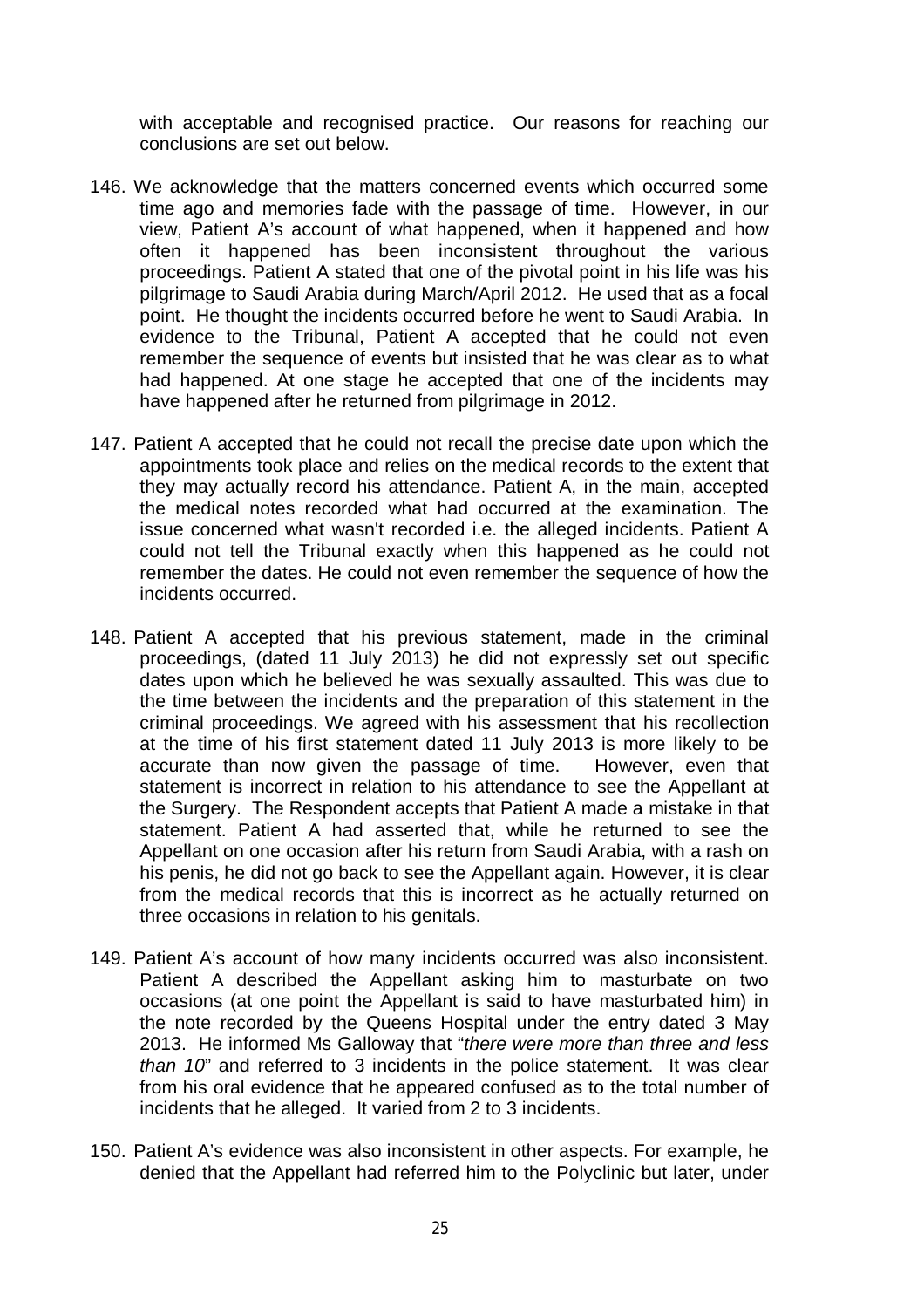cross examination, accepted that this was the case. Patient A was also inconsistent in describing what the Appellant is alleged to have said in relation to the size of his penis after one of the incidents. In the police statement, Patient A stated that the Appellant was purported to have commented that his penis was bigger than average and he should have ejaculated more. His evidence to the Tribunal gave a different account about this discussion. He described the Appellant as saying that he had a more than average penis "for an Asian person" and bigger than average for the person of his size.

- 151. We acknowledge that Patient A may have believed that his treatment by the Appellant was appropriate at the time, but we concluded that it was difficult to reconcile Patient A's alleged treatment by the Appellant and his subsequent actions. Patient A states that he masturbated himself and was masturbated by the Appellant without considering this to be in any way clinically untoward but continued to return to the Appellant for further treatment. The Queen's Hospital note states that "*patient states he was very uncomfortable with that and felt very violated*. *He has since stopped seeing the GP*". Patient A's police statement dated 11 July 2013 states that he booked a flight to Saudi Arabia due in part to "*what Dr Cruz had done to me*". This undermines Patient A's suggestion that he was unaware of the inappropriate nature of the examination prior to attending Queen's Hospital.
- 152. It is clear from the medical records that Patient A, specifically, having had concerns about the alleged treatment, after his trip to Saudi Arabia, repeatedly returned to the Appellant in relation to intimate matters and sought out an appointment on 28 December 2012 presenting with what the medical notes record as "*soreness of penis during sexual intercourse and masturbation*" and "*needs to ejaculate often to release discomfort/pressure in scrotum"*. On this occasion, Patient A declined a chaperone and an intimate examination was conducted. Furthermore, there was a discussion regarding a psychosexual referral but Patient A declined this. This also undermined Patient A's evidence that he did not want the Appellant to examine him again after what happened and only spoke to the Appellant about his rash after visiting Saudi Arabia and not about his erectile dysfunction or anything else.
- 153. We also noted that the Appellant's attempts to persuade Patient A to undergo investigation for his testicular symptoms by way of an ultrasound, which were supported by the medical records and not denied by Patient A. In our view, we agreed with the submission put forward on behalf of the Appellant, that these actions would be inconsistent with the actions of an abusive doctor. Any doctor who sexually abused his patient in the manner alleged would be reluctant, although we accept that this may not always be the case, to refer the patient to a third party and risk exposure.
- 154. We preferred the evidence of the Appellant and that of Professor Wall. This was corroborated by the contemporaneous medical notes which we accept were produced by the Appellant. We accept that the Appellant has had an opportunity to consider the medical record of Patient A before providing a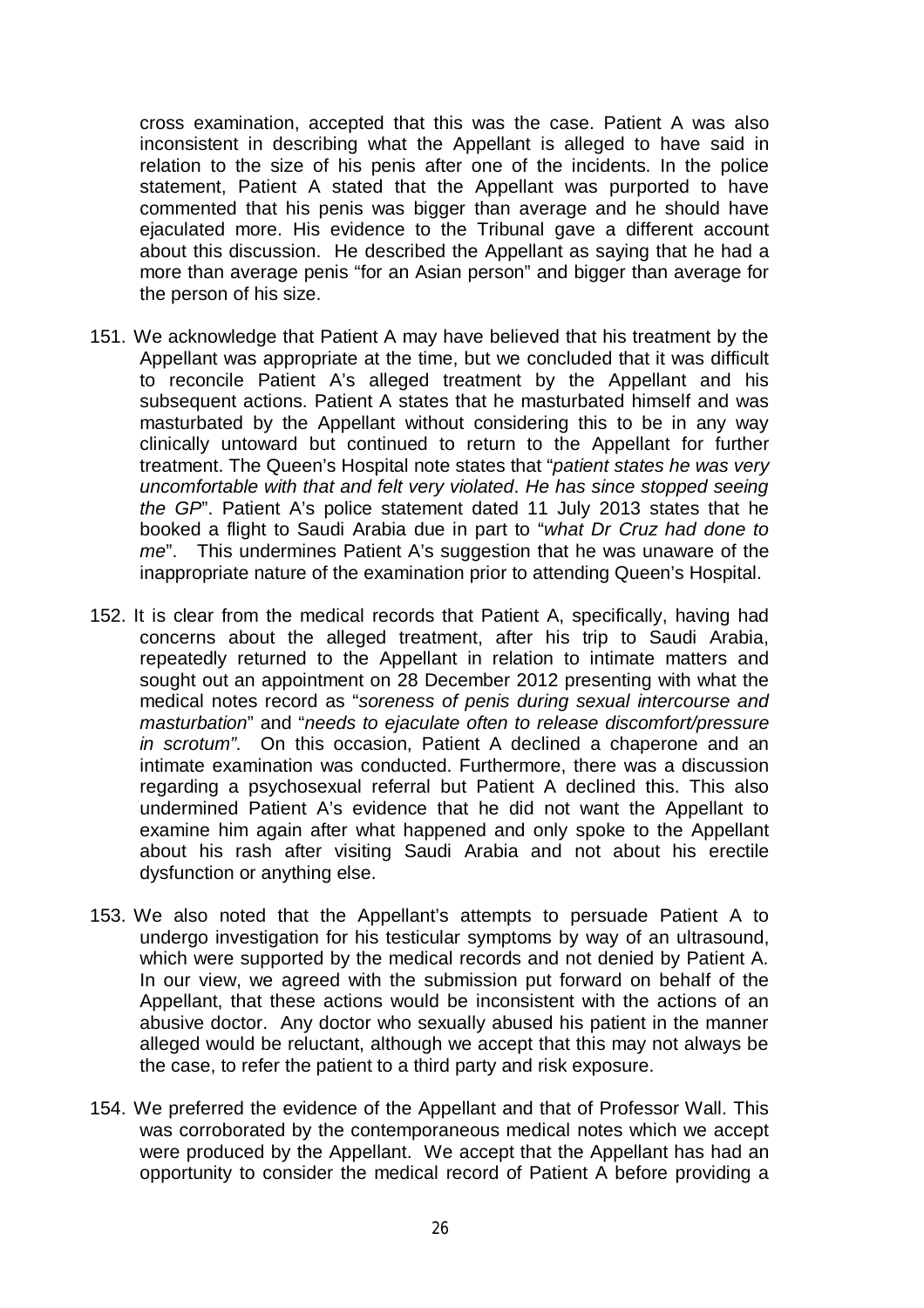response. However, from what evidence we heard and read, it is clear that the medical records are consistent with what occurred with the exception of the sexual misconduct allegations. In relation to Patient A, it is clear that the issue of premature ejaculation and sexual performance were discussed on three occasions in late 2011 (14 October, 12 December and 29 December) when Patient A attended and the Appellant accepted these were not recorded. However, we accepted the Appellant's explanation that he was simply checking with Patient A as to how he was getting on in respect of an issue that was previously discussed with the Appellant. In our view, we did not find this particularly unusual as for, example, the Patient A was experiencing issues with his genitalia on 12 and 29 December 2011.

- 155. We were also provided with dates in the closing submissions as to the three occasions in 2011 when it is likely that the incidents of masturbation took place. These were 14 October, 12 December and 29 December 2011 when Patient A attended at the surgery and saw the Appellant in relation to his genitals. However, the submissions also state that "it may be that the first occasion was 20 May 2011". In our view, that is the Respondent's real difficulty. Patient A wasn't sure and could not say with any certainty as to when it happened. Patient A even suggested that it might be possible that one of those incidents occurred after he returned from pilgrimage in 2012
- 156. We also concluded that it was not possible to reconcile Patient A's account with the medical records. We accepted the unchallenged analysis from Professor Wall. It was not simply when events took place but the logical sequence of events that cannot be reconciled. There has been no suggestion in this case of any audit data throwing doubt on the reliability or contemporaneous nature of the medical records. Furthermore, in relation to all the various symptoms recorded, Patient A accepted that these were correctly recorded in his previous evidence.
- 157. We also concluded that the records were, in any event, internally consistent. They refer to the investigations being carried out and the results received (for example the urethral swab on 16 May 2011 with lab results). Five months elapsed before Patient A returned to see the Appellant after raising the issue of premature ejaculation. The next appointment on 3 October 2011 was for eye problems and there was independent confirmation of this from the unchallenged referral letter.
- 158. We had no reason to doubt Professor Wall's evidence that, on the Appellant's version, he acted in accordance with acceptable and recognised practice and that his history taking was of an acceptable standard. Furthermore, Professor Wall, having reviewed the medical notes has accepted that, based on the Appellant's evidence, the examination/treatment/advice provided was also in accordance with recognised practice.
- 159. We concluded that the Appellant may have touched Patient A's testicles and the area between his testicles and his anus. However, where this occurred it was in line with the symptoms presented and in accordance with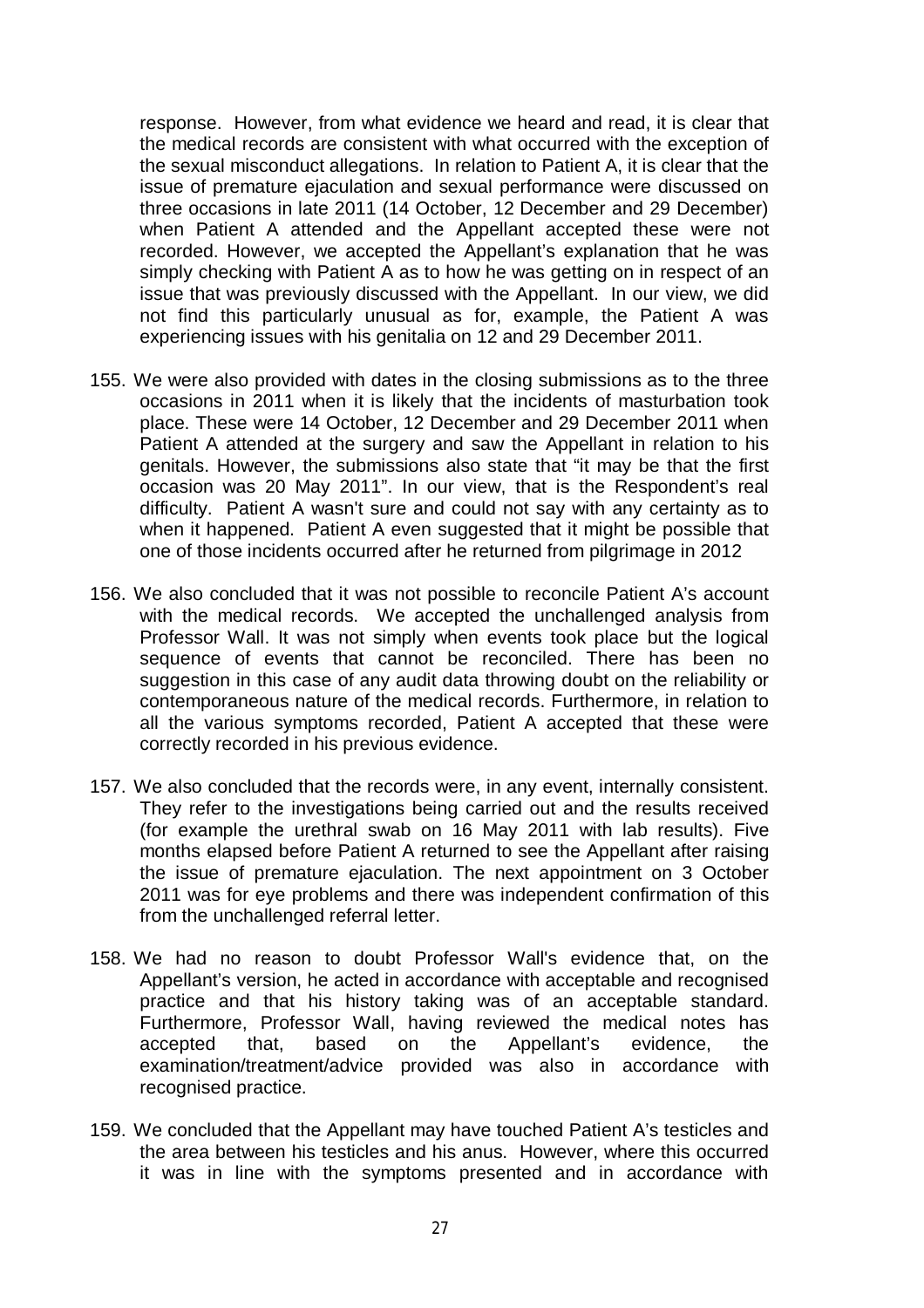acceptable and recognised practise. For example, the entry 12 December 2011 indicates that Patient A was complaining of intermittent aching in his testicles. And the entry on 29 December 2011 records that Patient A was complaining of discomfort in his scrotum. This involved an examination by the Appellant. We have no reason to doubt Professor Wall's evidence that on the symptoms presented, the Appellant acted in accordance with acceptable and recognised practice. We considered that the actions of Appellant in this respect were clinically appropriate.

- 160. We were not persuaded that the EMIS system could be said to accurately reflect the length of the consultations which took place. It was clear from the evidence of the Respondents own witness Dr Spiteri and that of the Appellant that the system depended largely on when each doctor filed the patient record. In practical terms, it did not follow that just because the system recorded that the entry was open for 30 minutes that this was how long a patient was with the relevant doctor. For example, the longest appointment on the 28 December 2012, according to the audit, was not an occasion for which there was any complaint.
- 161. We concluded therefore that, based on the evidence before us, we were not persuaded that, on the balance of probabilities, that that during consultations with Patient A in 2011, that the Appellant did tell Patient A that he needed to see him masturbate, tell Patient A to masturbate in front of him, allow Patient A to masturbate and masturbate Patient A. We concluded that the Appellant did touch Patient A's testicles and the area between his testicles and anus but only insofar as it related to the symptoms presented and in accordance with acceptable and recognised practice.
- 162. There was no dispute between the parties' that if the Appellant acted as alleged, his behaviour was highly inappropriate and there was no clinical basis for acting as he did. It was also agreed that, on the other hand, if he did not act as alleged, there was no other basis on which his removal is alleged to be necessary. The Respondent also made it clear that this is an unsuitability case and that it does not seek removal or conditions on any other ground. As we have concluded, on the balance of probabilities, and on the evidence before us that we were not satisfied that the Appellant acted as alleged in the agreed Scott Schedule and set out above, in line with what was agreed, there is no other basis on which removal is necessary.
- 163. We, therefore, allow the Appellants appeal

#### **Order**

164. The Appellant's appeal against the decision of the National Health Service (NHS) Performers List Decision Panel dated 26 May 2017 is allowed.